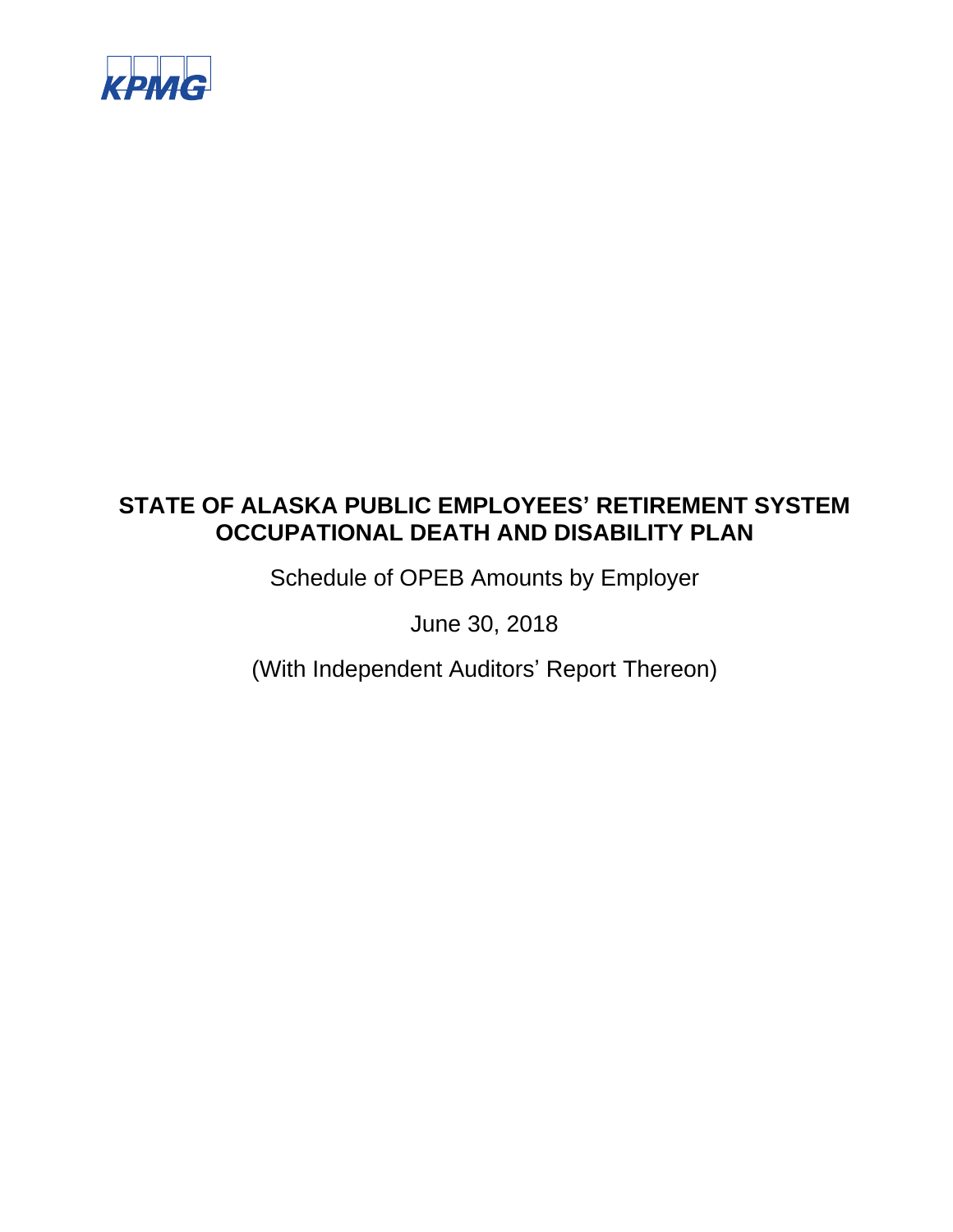### **Table of Contents**

|                                                | Page |
|------------------------------------------------|------|
| Independent Auditors' Report                   | 1    |
| Schedule of OPEB Amounts by Employer           | 3    |
| Notes to Schedule of OPEB Amounts by Employer  | 9    |
| <b>Supplemental Schedule:</b>                  |      |
| Schedule of Employer Contributions (Unaudited) | 15   |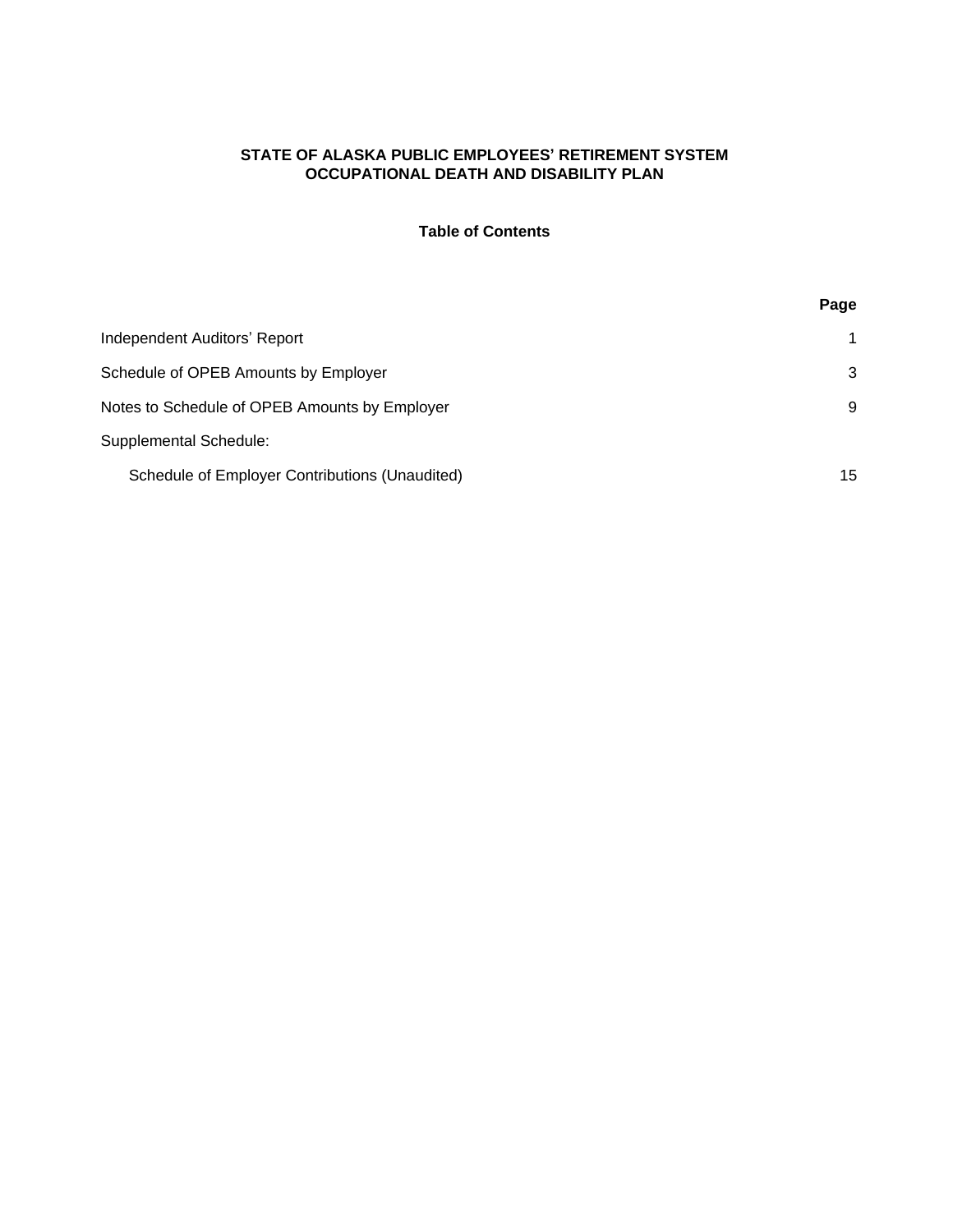

KPMG LLP Suite 600 701 West Eighth Avenue Anchorage, AK 99501

#### **Independent Auditors' Report**

The Division of Retirement and Benefits and Members of the Alaska Retirement Management Board State of Alaska Public Employees' Retirement System:

We have audited the total for all employers of the columns titled net OPEB asset, total deferred outflows of resources, total deferred inflows of resources, and total employer OPEB expense (specified column totals) included in the accompanying schedule of OPEB amounts by employer of the State of Alaska Public Employees' Retirement System Occupational Death and Disability Plan (the Plan) as of and for the year ended June 30, 2018 and the related notes.

#### *Management's Responsibility for the Schedule*

Management is responsible for the preparation and fair presentation of this schedule in accordance with U.S. generally accepted accounting principles; this includes the design, implementation, and maintenance of internal control relevant to the preparation and fair presentation of the schedule that is free from material misstatement, whether due to fraud or error.

#### *Auditors' Responsibility*

Our responsibility is to express opinions on the specified column totals included in the schedule of OPEB amounts by employer based on our audit. We conducted our audit in accordance with auditing standards generally accepted in the United States of America. Those standards require that we plan and perform the audit to obtain reasonable assurance about whether the specified column totals included in the schedule of OPEB amounts by employer are free from material misstatement.

An audit involves performing procedures to obtain audit evidence about the amounts and disclosures in the specified column totals included in the schedule of OPEB amounts by employer. The procedures selected depend on the auditors' judgment, including the assessment of the risks of material misstatement of the specified column totals included in the schedule of OPEB amounts by employer, whether due to fraud or error. In making those risk assessments, the auditor considers internal control relevant to the entity's preparation and fair presentation of the specified column totals included in the schedule of OPEB amounts by employer in order to design audit procedures that are appropriate in the circumstances, but not for the purpose of expressing an opinion on the effectiveness of the entity's internal control. Accordingly, we express no such opinion. An audit also includes evaluating the appropriateness of accounting policies used and the reasonableness of significant accounting estimates made by management, as well as evaluating the overall presentation of the specified column totals included in the schedule of OPEB amounts by employer.

We believe that the audit evidence we have obtained is sufficient and appropriate to provide a basis for our audit opinions.

#### *Opinions*

In our opinion, the schedule referred to above presents fairly, in all material respects, the net OPEB asset, total deferred outflows of resources, total deferred inflows of resources, and total employer OPEB expense for the total of all participating entities for the Plan as of and for the year ended June 30, 2018, in accordance with U.S. generally accepted accounting principles.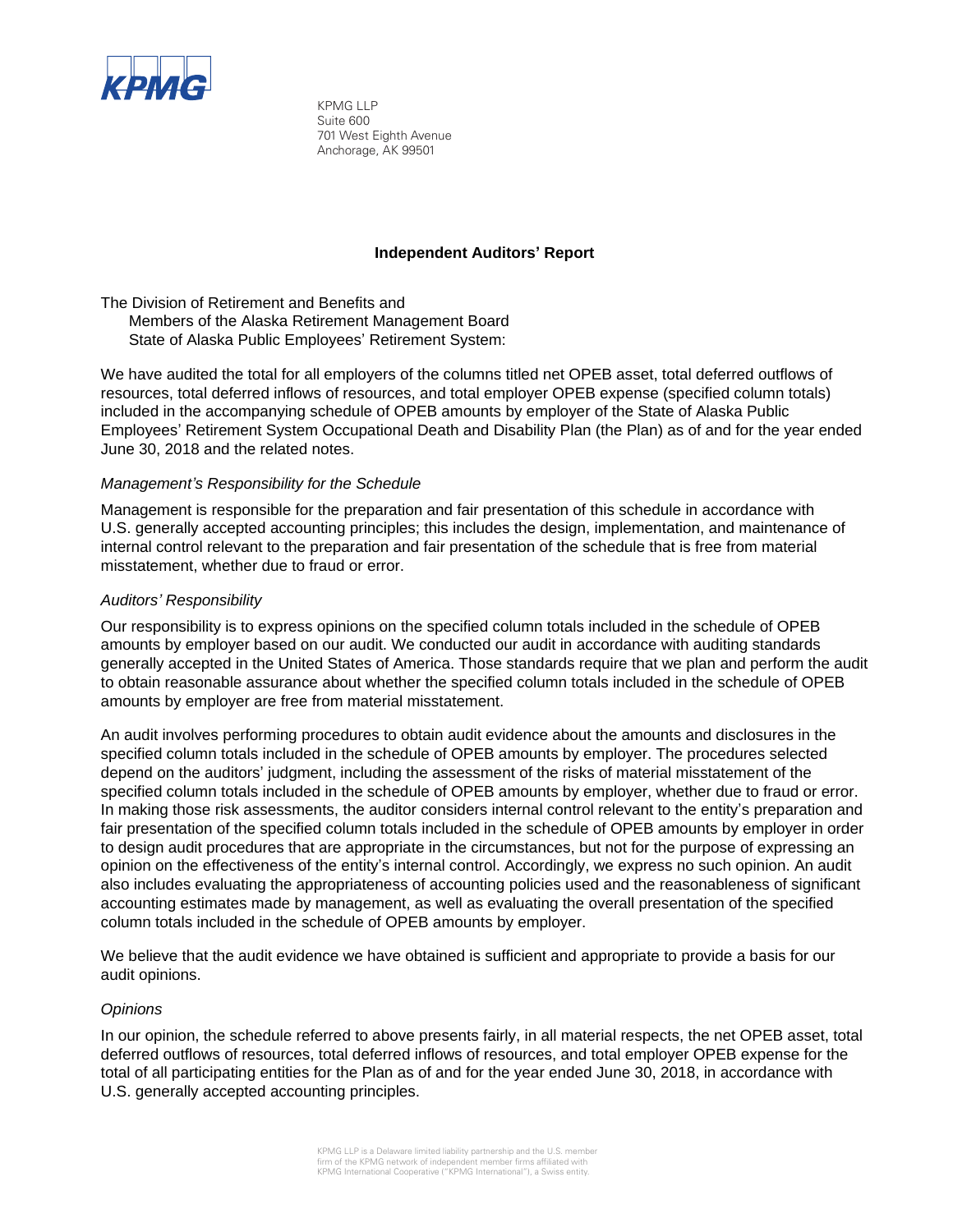

#### *Other Matter*

We have audited, in accordance with auditing standards generally accepted in the United States of America, the financial statements of the State of Alaska Public Employees' Retirement System, which includes the Occupational Death and Disability Plan, as of and for the year ended June 30, 2018, and our report thereon, dated November 21, 2018 expressed an unmodified opinion on those financial statements.

#### *Other Information*

The supplemental schedule of employer contributions has not been subject to the auditing procedures applied in the audit of the schedule of OPEB amounts by employer and accordingly, we do not express an opinion or provide any assurance on them.

#### *Restriction on Use*

Our report is intended solely for the information and use of the State of Alaska Public Employees' Retirement System management, the members of the Alaska Retirement Management Board, State of Alaska Public Employees' Retirement System Occupational Death and Disability Plan employers, and their auditors, and is not intended to be and should not be used by anyone other than these specified parties.



Anchorage, Alaska April 26, 2019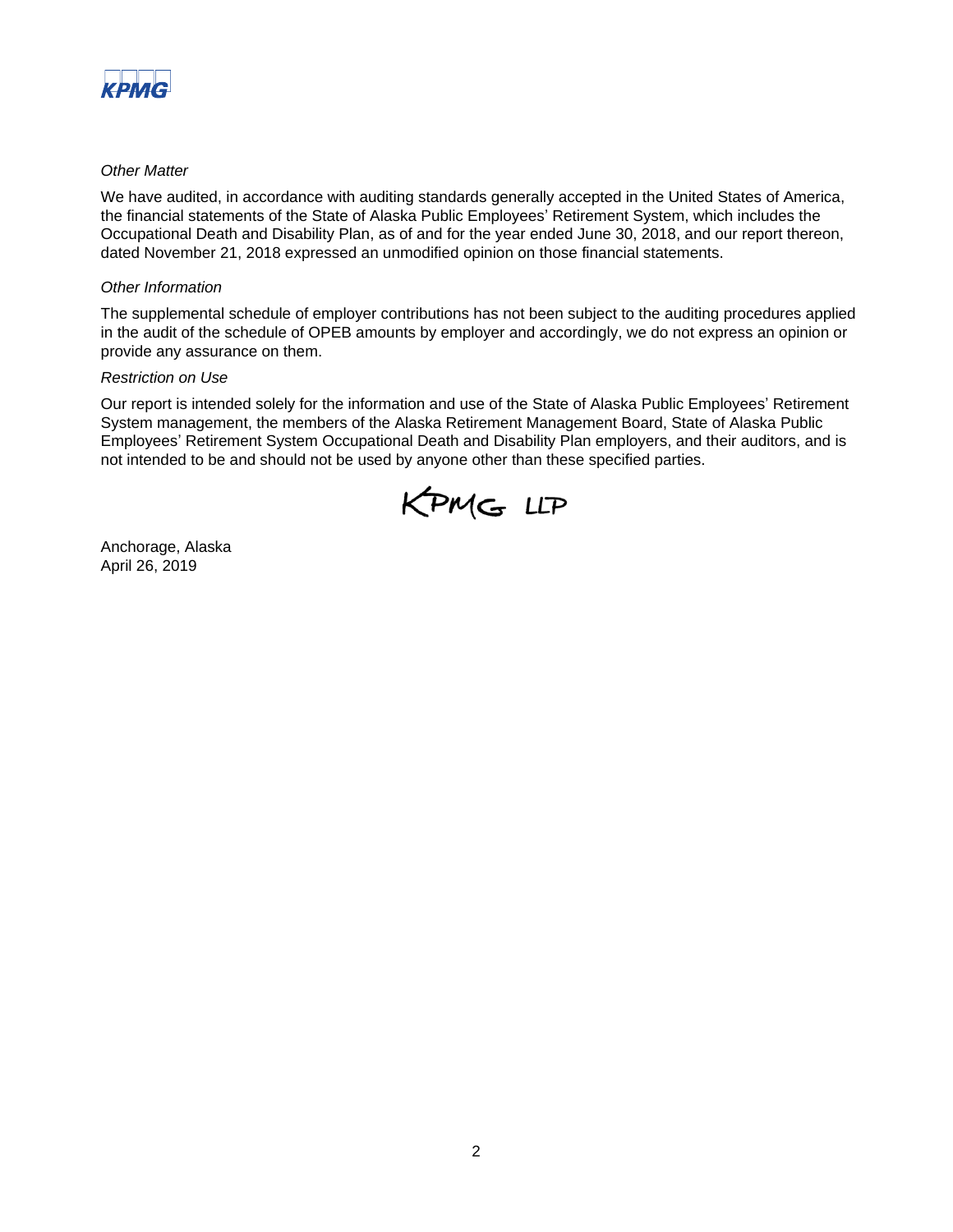Schedule of OPEB Amounts by Employer

As of and for the year ended June 30, 2018

**Deferred outflows of resources** 

| Employer                                                                     | Employer<br>number | Net OPEB<br>asset  | <b>Difference</b><br>between<br>expected and<br>actual<br>experience | Change of<br>assumptions | Changes in<br>proportion and<br>differences<br>between<br>employer<br>contributions<br>and<br>proportionate<br>share of<br>contributions | <b>Total</b><br>deferred<br>outflows of<br>resources |
|------------------------------------------------------------------------------|--------------------|--------------------|----------------------------------------------------------------------|--------------------------|------------------------------------------------------------------------------------------------------------------------------------------|------------------------------------------------------|
| Employers:                                                                   |                    |                    |                                                                      |                          |                                                                                                                                          |                                                      |
| State of Alaska                                                              | 101                | \$<br>9.495.519    |                                                                      |                          | 347,542                                                                                                                                  | 347,542                                              |
| Southwest Region School District                                             | 102                | 26,749             | $\overline{\phantom{0}}$                                             | $\overline{\phantom{0}}$ |                                                                                                                                          |                                                      |
| Annette Island School District                                               | 103                | 21,090             |                                                                      |                          |                                                                                                                                          |                                                      |
| <b>Bering Strait School District</b>                                         | 104                | 70,307             |                                                                      |                          | 3,783                                                                                                                                    | 3,783                                                |
| <b>Chatham School District</b>                                               | 105                | 6,898              |                                                                      |                          |                                                                                                                                          |                                                      |
| City of Valdez                                                               | 107<br>108         | 98,402             |                                                                      |                          |                                                                                                                                          |                                                      |
| Juneau Borough School District<br>Matanuska-Susitna Borough                  | 109                | 128,988<br>226,138 |                                                                      | $\overline{\phantom{0}}$ | ÷                                                                                                                                        | $\overline{\phantom{a}}$                             |
| Matanuska-Susitna Borough School District                                    | 110                | 327,092            |                                                                      |                          | 1,231                                                                                                                                    | 1,231                                                |
| Anchorage School District                                                    | 111                | 923,475            |                                                                      |                          | 14                                                                                                                                       | 14                                                   |
| <b>Copper River School District</b>                                          | 112                | 12,797             |                                                                      |                          |                                                                                                                                          | $\overline{\phantom{0}}$                             |
| University of Alaska                                                         | 113                | 611,118            |                                                                      |                          |                                                                                                                                          |                                                      |
| City of Kenai                                                                | 115                | 74,435             |                                                                      |                          | 6,026                                                                                                                                    | 6,026                                                |
| Fairbanks North Star Borough                                                 | 116                | 239,201            |                                                                      |                          |                                                                                                                                          |                                                      |
| Fairbanks North Star Borough School District                                 | 117                | 336,116            |                                                                      |                          |                                                                                                                                          |                                                      |
| Denali Borough School District                                               | 118                | 19,900             |                                                                      |                          |                                                                                                                                          |                                                      |
| City And Borough of Sitka                                                    | 120                | 106,255            |                                                                      | $\overline{\phantom{0}}$ | 3,057                                                                                                                                    | 3,057                                                |
| <b>Chugach School District</b>                                               | 121                | 6,081              |                                                                      |                          | 649                                                                                                                                      | 649                                                  |
| Ketchikan Gateway Borough                                                    | 122                | 44,386             |                                                                      |                          | 2,744                                                                                                                                    | 2,744                                                |
| City of Soldotna<br>Iditarod Area School District                            | 123<br>124         | 43,061<br>9,806    |                                                                      |                          | 2,812<br>792                                                                                                                             | 2,812<br>792                                         |
| <b>Kuspuk School District</b>                                                | 125                | 15,693             |                                                                      |                          |                                                                                                                                          |                                                      |
| City and Borough of Juneau                                                   | 126                | 318,298            |                                                                      |                          | 8,895                                                                                                                                    | 8,895                                                |
| City of Kodiak                                                               | 128                | 79,213             |                                                                      |                          | 1,340                                                                                                                                    | 1,340                                                |
| City of Fairbanks                                                            | 129                | 59,109             |                                                                      |                          | 4,808                                                                                                                                    | 4,808                                                |
| City of Wasilla                                                              | 131                | 78,463             |                                                                      |                          |                                                                                                                                          |                                                      |
| Sitka Borough School District                                                | 133                | 31,492             |                                                                      |                          | 863                                                                                                                                      | 863                                                  |
| City of Palmer                                                               | 134                | 44,188             |                                                                      |                          | 2,851                                                                                                                                    | 2,851                                                |
| City And Borough of Wrangell                                                 | 135                | 20,674             |                                                                      |                          | 1,096                                                                                                                                    | 1,096                                                |
| City of Bethel                                                               | 136                | 67,486             |                                                                      |                          | 1,781                                                                                                                                    | 1,781                                                |
| Valdez City School District                                                  | 137                | 22,414             |                                                                      |                          | 1,295                                                                                                                                    | 1,295                                                |
| Hoonah City School District<br>City of Nome                                  | 138<br>139         | 3,381<br>41,590    |                                                                      |                          | 2,039<br>1,078                                                                                                                           | 2,039<br>1,078                                       |
| City of Kotzebue                                                             | 140                | 54,807             |                                                                      |                          | 4,977                                                                                                                                    | 4,977                                                |
| Galena City School District                                                  | 141                | 45,335             |                                                                      |                          |                                                                                                                                          |                                                      |
| City of Petersburg                                                           | 143                | 48,519             |                                                                      |                          | 1,146                                                                                                                                    | 1,146                                                |
| <b>Bristol Bay Borough</b>                                                   | 144                | 24,849             |                                                                      |                          |                                                                                                                                          |                                                      |
| North Slope Borough                                                          | 145                | 803,061            |                                                                      |                          |                                                                                                                                          |                                                      |
| Wrangell Public School District                                              | 146                | 8,109              |                                                                      |                          |                                                                                                                                          |                                                      |
| City of Cordova                                                              | 148                | 37,182             |                                                                      |                          | 2.566                                                                                                                                    | 2,566                                                |
| Nome City School District                                                    | 149                | 14,808             |                                                                      | $\overline{\phantom{0}}$ | 2,768                                                                                                                                    | 2,768                                                |
| City of King Cove                                                            | 151                | 9,706              |                                                                      |                          | 51                                                                                                                                       | 51                                                   |
| Alaska Housing Finance Corporation                                           | 152                | 138,080            |                                                                      |                          |                                                                                                                                          |                                                      |
| Lower Yukon School District                                                  | 153                | 64,198             |                                                                      |                          |                                                                                                                                          |                                                      |
| Northwest Arctic Borough School District<br>Southeast Island School District | 154<br>155         | 84,024<br>11,619   |                                                                      |                          | 3,897                                                                                                                                    | 3,897                                                |
| <b>Pribilof School District</b>                                              | 156                | 1,465              |                                                                      |                          | 439                                                                                                                                      | 439                                                  |
| Lower Kuskokwim School District                                              | 157                | 162,688            |                                                                      |                          |                                                                                                                                          |                                                      |
| Kodiak Island Borough School District                                        | 158                | 78,079             |                                                                      |                          | 5,588                                                                                                                                    | 5,588                                                |
| Yukon Flats School District                                                  | 159                | 11,916             |                                                                      |                          | 206                                                                                                                                      | 206                                                  |
| Yukon / Koyukuk School District                                              | 160                | 27,547             |                                                                      |                          |                                                                                                                                          |                                                      |
| North Slope Borough School District                                          | 161                | 140,785            |                                                                      |                          |                                                                                                                                          |                                                      |
| Aleutian Region School District                                              | 162                |                    |                                                                      |                          | 596                                                                                                                                      | 596                                                  |
| Cordova Community Medical Center                                             | 163                | 18.237             |                                                                      |                          | 23.054                                                                                                                                   | 23.054                                               |
| Lake And Peninsula Borough School District                                   | 164                | 19,303             |                                                                      |                          | 1,818                                                                                                                                    | 1,818                                                |
| Sitka Community Hospital                                                     | 165                | 142,633            |                                                                      |                          | 2,501                                                                                                                                    | 2,501                                                |
| Tanana School District                                                       | 166                | 2,327              |                                                                      |                          | 280                                                                                                                                      | 280                                                  |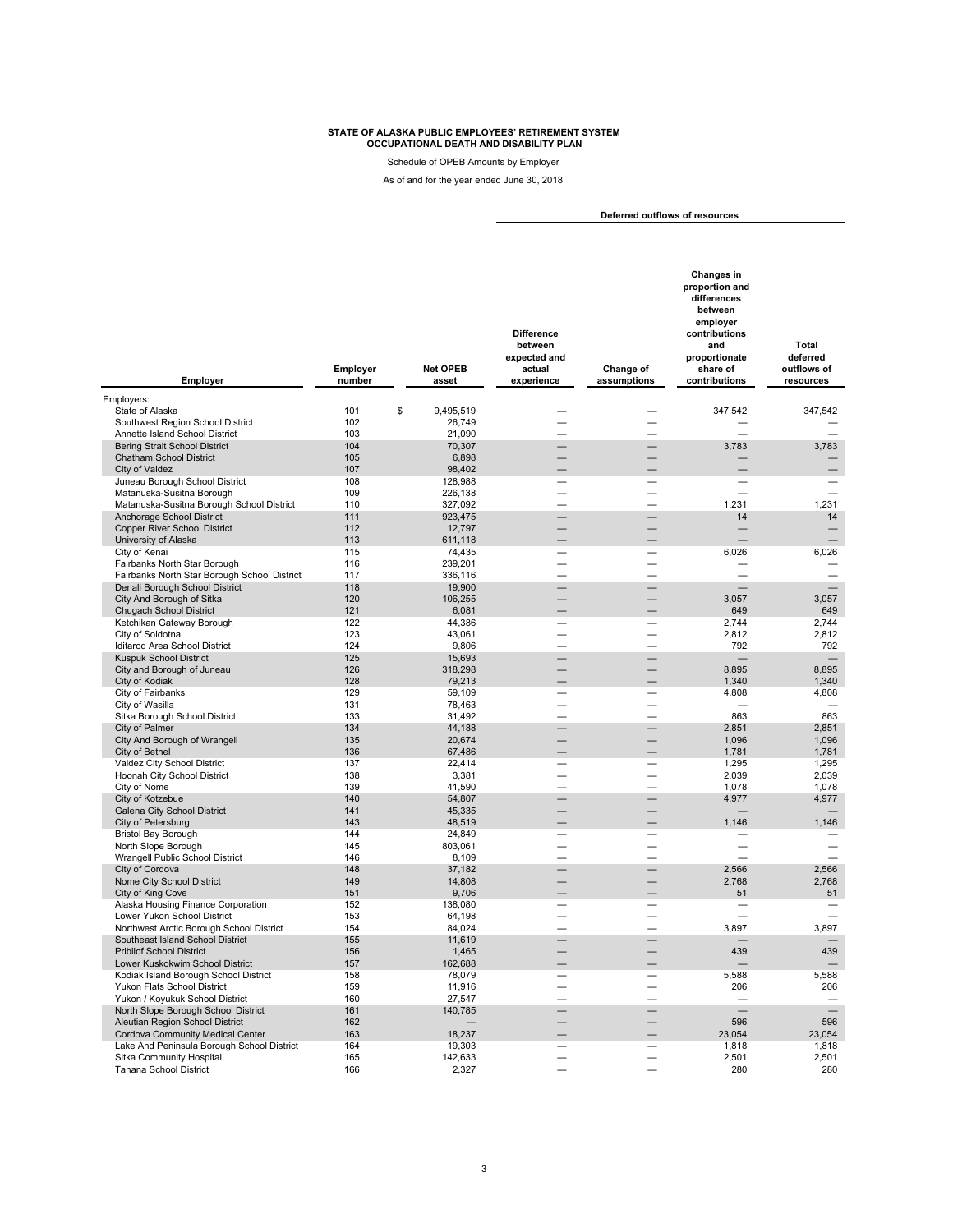Schedule of OPEB Amounts by Employer

As of and for the year ended June 30, 2018

| Deferred inflows of resources                                                                                           |                                                                      |                                  |                                                                                                                                          |                                                     |                                                                       | <b>OPEB</b> expense                                                                                                                                                                            |                                        |  |  |  |
|-------------------------------------------------------------------------------------------------------------------------|----------------------------------------------------------------------|----------------------------------|------------------------------------------------------------------------------------------------------------------------------------------|-----------------------------------------------------|-----------------------------------------------------------------------|------------------------------------------------------------------------------------------------------------------------------------------------------------------------------------------------|----------------------------------------|--|--|--|
| <b>Net</b><br>difference<br>between<br>projected<br>and actual<br>investment<br>earnings on<br>OPEB plan<br>investments | <b>Difference</b><br>between<br>expected and<br>actual<br>experience | <b>Changes of</b><br>assumptions | Changes in<br>proportion and<br>differences<br>between<br>employer<br>contributions<br>and<br>proportionate<br>share of<br>contributions | <b>Total</b><br>deferred<br>inflows of<br>resources | Proportionate<br>share of<br>allocable plan<br><b>OPEB</b><br>expense | Net<br>amortization<br>of deferred<br>amounts from<br>changes in<br>proportion<br>and differences<br>between<br>employer<br>contributions<br>and<br>proportionate<br>share of<br>contributions | <b>Total</b><br><b>OPEB</b><br>expense |  |  |  |
| 334,021                                                                                                                 | 2.627.165                                                            | $\overline{\phantom{0}}$         |                                                                                                                                          | 2,961,186                                           | 847,284                                                               | 47,124                                                                                                                                                                                         | 894,408                                |  |  |  |
| 941                                                                                                                     | 7,401                                                                | $\overline{\phantom{0}}$         | 3,026                                                                                                                                    | 11,368                                              | 2,387                                                                 | (388)                                                                                                                                                                                          | 1,999                                  |  |  |  |
| 742                                                                                                                     | 5,835                                                                |                                  | 2,771                                                                                                                                    | 9,348                                               | 1,882                                                                 | (368)                                                                                                                                                                                          | 1,514                                  |  |  |  |
| 2,473                                                                                                                   | 19,452                                                               |                                  | 1,888                                                                                                                                    | 23,813                                              | 6,274                                                                 | 201                                                                                                                                                                                            | 6,475                                  |  |  |  |
| 243                                                                                                                     | 1,909                                                                | $\overline{\phantom{0}}$         | 780                                                                                                                                      | 2,932                                               | 616                                                                   | (103)                                                                                                                                                                                          | 513                                    |  |  |  |
| 3,461                                                                                                                   | 27,225                                                               |                                  | 4,984                                                                                                                                    | 35,670                                              | 8,780                                                                 | (652)                                                                                                                                                                                          | 8,128                                  |  |  |  |
| 4,537                                                                                                                   | 35,688                                                               |                                  | 8,577                                                                                                                                    | 48,802                                              | 11,510                                                                | (1, 144)                                                                                                                                                                                       | 10,366                                 |  |  |  |
| 7,955<br>11,506                                                                                                         | 62,567<br>90,498                                                     |                                  | 7,799<br>14,326                                                                                                                          | 78,321<br>116,330                                   | 20,178<br>29,186                                                      | (1,034)<br>(1,866)                                                                                                                                                                             | 19,144<br>27,320                       |  |  |  |
| 32,485                                                                                                                  | 255,502                                                              |                                  | 34,843                                                                                                                                   | 322,830                                             | 82,401                                                                | (4,906)                                                                                                                                                                                        | 77,495                                 |  |  |  |
| 450                                                                                                                     | 3,541                                                                | $\overline{\phantom{0}}$         | 1,402                                                                                                                                    | 5,393                                               | 1,142                                                                 | (179)                                                                                                                                                                                          | 963                                    |  |  |  |
| 21,497                                                                                                                  | 169,081                                                              | ▃                                | 145,079                                                                                                                                  | 335,657                                             | 54,530                                                                | (19, 160)                                                                                                                                                                                      | 35.370                                 |  |  |  |
| 2,618                                                                                                                   | 20,594                                                               | and and the season.              | $\overline{\phantom{0}}$                                                                                                                 | 23,212                                              | 6,642                                                                 | 780                                                                                                                                                                                            | 7,422                                  |  |  |  |
| 8,414                                                                                                                   | 66,181                                                               |                                  | 21,216                                                                                                                                   | 95,811                                              | 21,344                                                                | (2,762)                                                                                                                                                                                        | 18,582                                 |  |  |  |
| 11,823                                                                                                                  | 92,995                                                               |                                  | 19,734                                                                                                                                   | 124,552                                             | 29,992                                                                | (2, 588)                                                                                                                                                                                       | 27,404                                 |  |  |  |
| 700                                                                                                                     | 5,506                                                                |                                  | 1,487                                                                                                                                    | 7,693                                               | 1,776                                                                 | (187)                                                                                                                                                                                          | 1,589                                  |  |  |  |
| 3,738                                                                                                                   | 29,398                                                               | $\overline{\phantom{0}}$         |                                                                                                                                          | 33,136                                              | 9,481                                                                 | 414                                                                                                                                                                                            | 9,895                                  |  |  |  |
| 214<br>1,561                                                                                                            | 1,682<br>12.280                                                      |                                  |                                                                                                                                          | 1,896<br>13.841                                     | 543<br>3,961                                                          | 88<br>378                                                                                                                                                                                      | 631<br>4,339                           |  |  |  |
| 1,515                                                                                                                   | 11,914                                                               |                                  |                                                                                                                                          | 13,429                                              | 3,842                                                                 | 381                                                                                                                                                                                            | 4,223                                  |  |  |  |
| 345                                                                                                                     | 2,713                                                                |                                  | 2,166                                                                                                                                    | 5,224                                               | 875                                                                   | (207)                                                                                                                                                                                          | 668                                    |  |  |  |
| 552                                                                                                                     | 4,342                                                                |                                  | 2,617                                                                                                                                    | 7,511                                               | 1,400                                                                 | (361)                                                                                                                                                                                          | 1,039                                  |  |  |  |
| 11,197                                                                                                                  | 88,065                                                               |                                  | 5,110                                                                                                                                    | 104,372                                             | 28,402                                                                | 378                                                                                                                                                                                            | 28,780                                 |  |  |  |
| 2,786                                                                                                                   | 21,916                                                               |                                  | $\overline{\phantom{0}}$                                                                                                                 | 24,702                                              | 7,068                                                                 | 174                                                                                                                                                                                            | 7,242                                  |  |  |  |
| 2,079                                                                                                                   | 16,354                                                               |                                  |                                                                                                                                          | 18,433                                              | 5,274                                                                 | 658                                                                                                                                                                                            | 5,932                                  |  |  |  |
| 2,760                                                                                                                   | 21,709                                                               |                                  | 3,712                                                                                                                                    | 28,181                                              | 7,001                                                                 | (463)                                                                                                                                                                                          | 6,538                                  |  |  |  |
| 1,108                                                                                                                   | 8,713                                                                |                                  |                                                                                                                                          | 9,821                                               | 2,810                                                                 | 120                                                                                                                                                                                            | 2,930                                  |  |  |  |
| 1,554                                                                                                                   | 12,226                                                               |                                  | 2,650                                                                                                                                    | 16,430                                              | 3,943                                                                 | (21)                                                                                                                                                                                           | 3,922                                  |  |  |  |
| 727                                                                                                                     | 5,720                                                                | -                                | 319                                                                                                                                      | 6,766                                               | 1,845                                                                 | 115<br>238                                                                                                                                                                                     | 1,960                                  |  |  |  |
| 2,374<br>788                                                                                                            | 18,672<br>6,201                                                      |                                  | 1,576                                                                                                                                    | 21,046<br>8,565                                     | 6,022<br>2,000                                                        | (62)                                                                                                                                                                                           | 6,260<br>1,938                         |  |  |  |
| 119                                                                                                                     | 935                                                                  | -                                |                                                                                                                                          | 1,054                                               | 302                                                                   | 274                                                                                                                                                                                            | 576                                    |  |  |  |
| 1,463                                                                                                                   | 11,507                                                               |                                  | 881                                                                                                                                      | 13,851                                              | 3,711                                                                 | 43                                                                                                                                                                                             | 3,754                                  |  |  |  |
| 1,928                                                                                                                   | 15,164                                                               |                                  |                                                                                                                                          | 17,092                                              | 4,890                                                                 | 632                                                                                                                                                                                            | 5,522                                  |  |  |  |
| 1,595                                                                                                                   | 12.543                                                               |                                  | 1,433                                                                                                                                    | 15,571                                              | 4,045                                                                 | (187)                                                                                                                                                                                          | 3,858                                  |  |  |  |
| 1,707                                                                                                                   | 13,424                                                               | $\overline{\phantom{0}}$         | 1,976                                                                                                                                    | 17,107                                              | 4,329                                                                 | (82)                                                                                                                                                                                           | 4,247                                  |  |  |  |
| 874                                                                                                                     | 6,875                                                                |                                  | 833                                                                                                                                      | 8,582                                               | 2,217                                                                 | (115)                                                                                                                                                                                          | 2,102                                  |  |  |  |
| 28,249<br>285                                                                                                           | 222,186                                                              |                                  | 12,322<br>635                                                                                                                            | 262,757                                             | 71,657<br>724                                                         | (1, 589)                                                                                                                                                                                       | 70,068<br>637                          |  |  |  |
| 1,308                                                                                                                   | 2,244<br>10,287                                                      | -                                | 358                                                                                                                                      | 3,164<br>11,953                                     | 3,318                                                                 | (87)<br>266                                                                                                                                                                                    | 3,584                                  |  |  |  |
| 521                                                                                                                     | 4,097                                                                |                                  | $\overline{\phantom{0}}$                                                                                                                 | 4,618                                               | 1,321                                                                 | 367                                                                                                                                                                                            | 1,688                                  |  |  |  |
| 341                                                                                                                     | 2,686                                                                | <u>e a</u>                       | 480                                                                                                                                      | 3,507                                               | 866                                                                   | (52)                                                                                                                                                                                           | 814                                    |  |  |  |
| 4,857                                                                                                                   | 38,203                                                               |                                  | 9,908                                                                                                                                    | 52,968                                              | 12,321                                                                | (1, 335)                                                                                                                                                                                       | 10,986                                 |  |  |  |
| 2,258                                                                                                                   | 17,762                                                               |                                  | 6,391                                                                                                                                    | 26,411                                              | 5,728                                                                 | (852)                                                                                                                                                                                          | 4,876                                  |  |  |  |
| 2,956                                                                                                                   | 23,247                                                               |                                  | 1,671                                                                                                                                    | 27,874                                              | 7,497                                                                 | 246                                                                                                                                                                                            | 7,743                                  |  |  |  |
| 409                                                                                                                     | 3,215                                                                |                                  | 1,087                                                                                                                                    | 4,711                                               | 1,037                                                                 | (137)                                                                                                                                                                                          | 900                                    |  |  |  |
| 52                                                                                                                      | 405                                                                  | —                                | 132                                                                                                                                      | 589                                                 | 131                                                                   | 36                                                                                                                                                                                             | 167                                    |  |  |  |
| 5,723                                                                                                                   | 45,012                                                               | —                                | 13,020                                                                                                                                   | 63,755                                              | 14,517                                                                | (1,665)                                                                                                                                                                                        | 12,852                                 |  |  |  |
| 2,747<br>419                                                                                                            | 21,603<br>3,297                                                      |                                  | 2,318<br>1,129                                                                                                                           | 26,668<br>4,845                                     | 6,967<br>1,063                                                        | 363<br>(110)                                                                                                                                                                                   | 7,330<br>953                           |  |  |  |
| 969                                                                                                                     | 7,622                                                                | —                                | 1,988                                                                                                                                    | 10,579                                              | 2,458                                                                 | (269)                                                                                                                                                                                          | 2,189                                  |  |  |  |
| 4,952                                                                                                                   | 38,951                                                               |                                  | 11,835                                                                                                                                   | 55,738                                              | 12,562                                                                | (1, 579)                                                                                                                                                                                       | 10,983                                 |  |  |  |
| $\overline{\phantom{0}}$                                                                                                | $\overbrace{\phantom{123221111}}$                                    |                                  | $\qquad \qquad -$                                                                                                                        | $\overline{\phantom{0}}$                            | $\overline{\phantom{m}}$                                              | 84                                                                                                                                                                                             | 84                                     |  |  |  |
| 642                                                                                                                     | 5,046                                                                |                                  | 11,647                                                                                                                                   | 17,335                                              | 1,627                                                                 | 1,206                                                                                                                                                                                          | 2,833                                  |  |  |  |
| 679                                                                                                                     | 5,341                                                                |                                  | 781                                                                                                                                      | 6,801                                               | 1,722                                                                 | 114                                                                                                                                                                                            | 1,836                                  |  |  |  |
| 5,017                                                                                                                   | 39,463                                                               |                                  | 3,731                                                                                                                                    | 48,211                                              | 12,727                                                                | (217)                                                                                                                                                                                          | 12,510                                 |  |  |  |
| 82                                                                                                                      | 644                                                                  |                                  | 616                                                                                                                                      | 1,342                                               | 208                                                                   | (37)                                                                                                                                                                                           | 171                                    |  |  |  |

(Continued)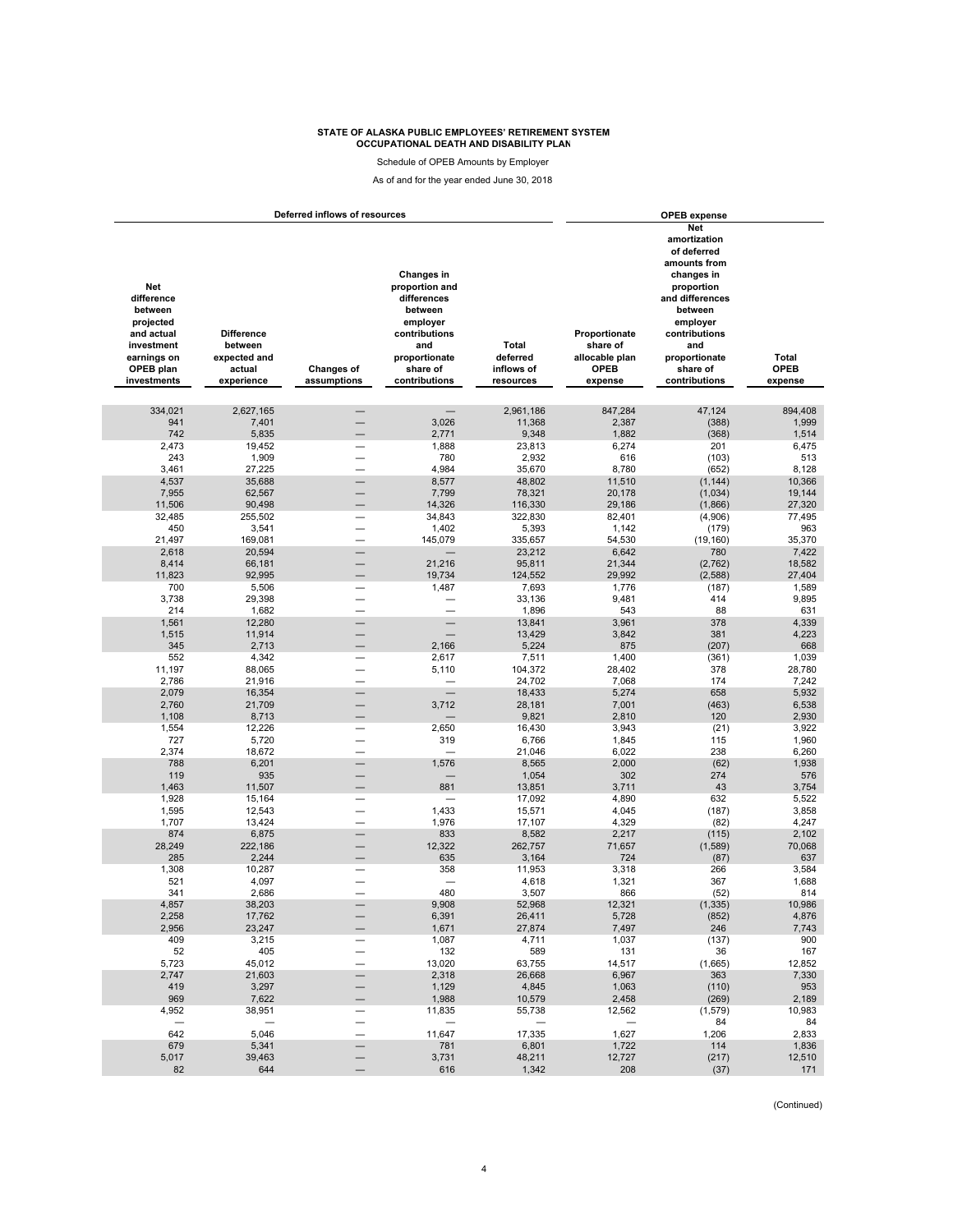Schedule of OPEB Amounts by Employer

As of and for the year ended June 30, 2018

**Deferred outflows of resources** 

| Employer                                                                                       | Employer<br>number | <b>Net OPEB</b><br>asset | <b>Difference</b><br>between<br>expected and<br>actual<br>experience | Change of<br>assumptions | Changes in<br>proportion and<br>differences<br>between<br>employer<br>contributions<br>and<br>proportionate<br>share of<br>contributions | <b>Total</b><br>deferred<br>outflows of<br>resources |
|------------------------------------------------------------------------------------------------|--------------------|--------------------------|----------------------------------------------------------------------|--------------------------|------------------------------------------------------------------------------------------------------------------------------------------|------------------------------------------------------|
| Southeast Regional Resource Center                                                             | 167<br>\$          | 16,030                   |                                                                      |                          | 211                                                                                                                                      | 211                                                  |
| Hydaburg City School District                                                                  | 168                | 3,519                    |                                                                      |                          |                                                                                                                                          |                                                      |
| North Pacific Fishery Management Council                                                       | 170                | 10.322                   |                                                                      |                          |                                                                                                                                          |                                                      |
| City of Barrow                                                                                 | 171                | 17,848                   |                                                                      |                          |                                                                                                                                          |                                                      |
| City of Saint Paul                                                                             | 172                | 12,474                   |                                                                      |                          | 3,069                                                                                                                                    | 3,069                                                |
| Municipality of Anchorage                                                                      | 173                | 1,642,551                |                                                                      |                          |                                                                                                                                          |                                                      |
| Kodiak Island Borough                                                                          | 174                | 32,004                   |                                                                      |                          |                                                                                                                                          |                                                      |
| Nome Joint Utility System                                                                      | 175                | 2,715                    |                                                                      |                          |                                                                                                                                          |                                                      |
| City of Sand Point<br>Ketchikan Gateway Borough School District                                | 176<br>177         | 13,858<br>81,344         |                                                                      |                          | 1,155                                                                                                                                    | 1,155                                                |
| City of Dillingham                                                                             | 178                | 36,879                   |                                                                      |                          | 2,774                                                                                                                                    | 2,774                                                |
| City of Unalaska                                                                               | 179                | 128,417                  |                                                                      |                          | 1,453                                                                                                                                    | 1,453                                                |
| Kenai Peninsula Borough                                                                        | 180                | 184,866                  |                                                                      |                          | 8,764                                                                                                                                    | 8,764                                                |
| City of Ketchikan                                                                              | 181                | 79,782                   |                                                                      |                          | 1,777                                                                                                                                    | 1,777                                                |
| City of Seward                                                                                 | 182                | 43,856                   | $\overline{\phantom{a}}$                                             | $\equiv$                 | 633                                                                                                                                      | 633                                                  |
| City of Fort Yukon                                                                             | 183                | 7,006                    |                                                                      |                          |                                                                                                                                          |                                                      |
| <b>Bristol Bay Borough School District</b>                                                     | 184                | 5,104                    |                                                                      |                          |                                                                                                                                          |                                                      |
| Cordova City School District<br>City of Craig                                                  | 185<br>186         | 9,206<br>19,346          |                                                                      |                          | 1,383                                                                                                                                    | 1,383                                                |
| Petersburg Medical Center                                                                      | 187                | 78,836                   |                                                                      |                          |                                                                                                                                          |                                                      |
| Haines Borough                                                                                 | 189                | 31,449                   |                                                                      |                          | 708                                                                                                                                      | 708                                                  |
| Kenai Peninsula Borough School District                                                        | 190                | 187,706                  |                                                                      |                          | 2,706                                                                                                                                    | 2,706                                                |
| City of North Pole                                                                             | 191                | 28,796                   |                                                                      |                          | 3,236                                                                                                                                    | 3,236                                                |
| City of Galena                                                                                 | 192                | 8,155                    |                                                                      |                          | 148                                                                                                                                      | 148                                                  |
| City of Nenana                                                                                 | 193                | 1,754                    |                                                                      |                          | 16                                                                                                                                       | 16                                                   |
| <b>Yupiit School District</b>                                                                  | 195                | 13,236                   | $\overline{\phantom{0}}$                                             | $\equiv$                 | 705                                                                                                                                      | 705                                                  |
| Nenana City School District<br>City of Saxman                                                  | 196<br>198         | 21,375<br>953            |                                                                      |                          | 805                                                                                                                                      | 805                                                  |
| City of Hoonah                                                                                 | 199                | 17,386                   |                                                                      |                          | 8,571                                                                                                                                    | 8,571                                                |
| City of Pelican                                                                                | 200                | 1,213                    |                                                                      |                          | 294                                                                                                                                      | 294                                                  |
| City of Whittier                                                                               | 202                | 12,755                   |                                                                      |                          | 282                                                                                                                                      | 282                                                  |
| Anchorage Community Development Authority                                                      | 203                | 25,552                   |                                                                      | $\equiv$                 | 1,734                                                                                                                                    | 1,734                                                |
| Craig City School District                                                                     | 204                | 12,579                   |                                                                      |                          | 285                                                                                                                                      | 285                                                  |
| Dillingham City School District                                                                | 205                | 14,396                   |                                                                      | $\overline{\phantom{0}}$ | 2,028                                                                                                                                    | 2,028                                                |
| City of Thorne Bay                                                                             | 206                | 6,108                    |                                                                      |                          | 337                                                                                                                                      | 337                                                  |
| City of Akutan<br>Unalaska City School District                                                | 208<br>209         | 9,497                    |                                                                      |                          | 4,914<br>77                                                                                                                              | 4,914                                                |
| Kashunamiut School District                                                                    | 211                | 8,956<br>12,718          |                                                                      |                          | 1,142                                                                                                                                    | 77<br>1,142                                          |
| City of Homer                                                                                  | 215                | 60,206                   |                                                                      |                          | 1,120                                                                                                                                    | 1,120                                                |
| <b>Special Education Service Agency</b>                                                        | 218                | 3,124                    |                                                                      |                          | 647                                                                                                                                      | 647                                                  |
| <b>Bartlett Regional Hospital</b>                                                              | 219                | 411,106                  |                                                                      |                          |                                                                                                                                          |                                                      |
| Northwest Arctic Borough                                                                       | 220                | 27,405                   |                                                                      |                          | 2,748                                                                                                                                    | 2,748                                                |
| Saint Mary's School District                                                                   | 221                | 6,291                    |                                                                      |                          | 1,037                                                                                                                                    | 1,037                                                |
| <b>Bristol Bay Regional Housing Authority</b><br>Copper River Basin Regional Housing Authority | 223<br>224         | 11,695                   |                                                                      |                          | 1.747<br>858                                                                                                                             | 1,747<br>858                                         |
| Skagway City School District                                                                   | 225                | 5,713<br>2,716           |                                                                      |                          | 14                                                                                                                                       | 14                                                   |
| <b>City of Klawock</b>                                                                         | 227                | 7,125                    |                                                                      |                          | 1,288                                                                                                                                    | 1,288                                                |
| Petersburg City School District                                                                | 228                | 12,672                   |                                                                      |                          |                                                                                                                                          |                                                      |
| Aleutians East Borough                                                                         | 230                | 6,418                    |                                                                      |                          |                                                                                                                                          |                                                      |
| City of Huslia                                                                                 | 235                | 2,246                    |                                                                      |                          | 5                                                                                                                                        | 5                                                    |
| City of Kaltag                                                                                 | 237                | 336                      |                                                                      |                          | 99                                                                                                                                       | 99                                                   |
| Haines Borough School District                                                                 | 240                | 7,260                    |                                                                      |                          | 925                                                                                                                                      | 925                                                  |
| City of Atka                                                                                   | 243<br>244         | 871<br>8,295             |                                                                      |                          | 976<br>1,329                                                                                                                             | 976<br>1,329                                         |
| Aleutians East Borough School District<br>Delta/Greely School District                         | 246                | 12,629                   |                                                                      |                          | 707                                                                                                                                      | 707                                                  |
| Lake and Peninsula Borough                                                                     | 247                | 4,052                    |                                                                      | $\overline{\phantom{0}}$ | 458                                                                                                                                      | 458                                                  |
| City and Borough of Yakutat                                                                    | 248                | 6,884                    |                                                                      |                          | 1,820                                                                                                                                    | 1,820                                                |
| City of Unalakleet                                                                             | 249                | 6,375                    |                                                                      |                          |                                                                                                                                          |                                                      |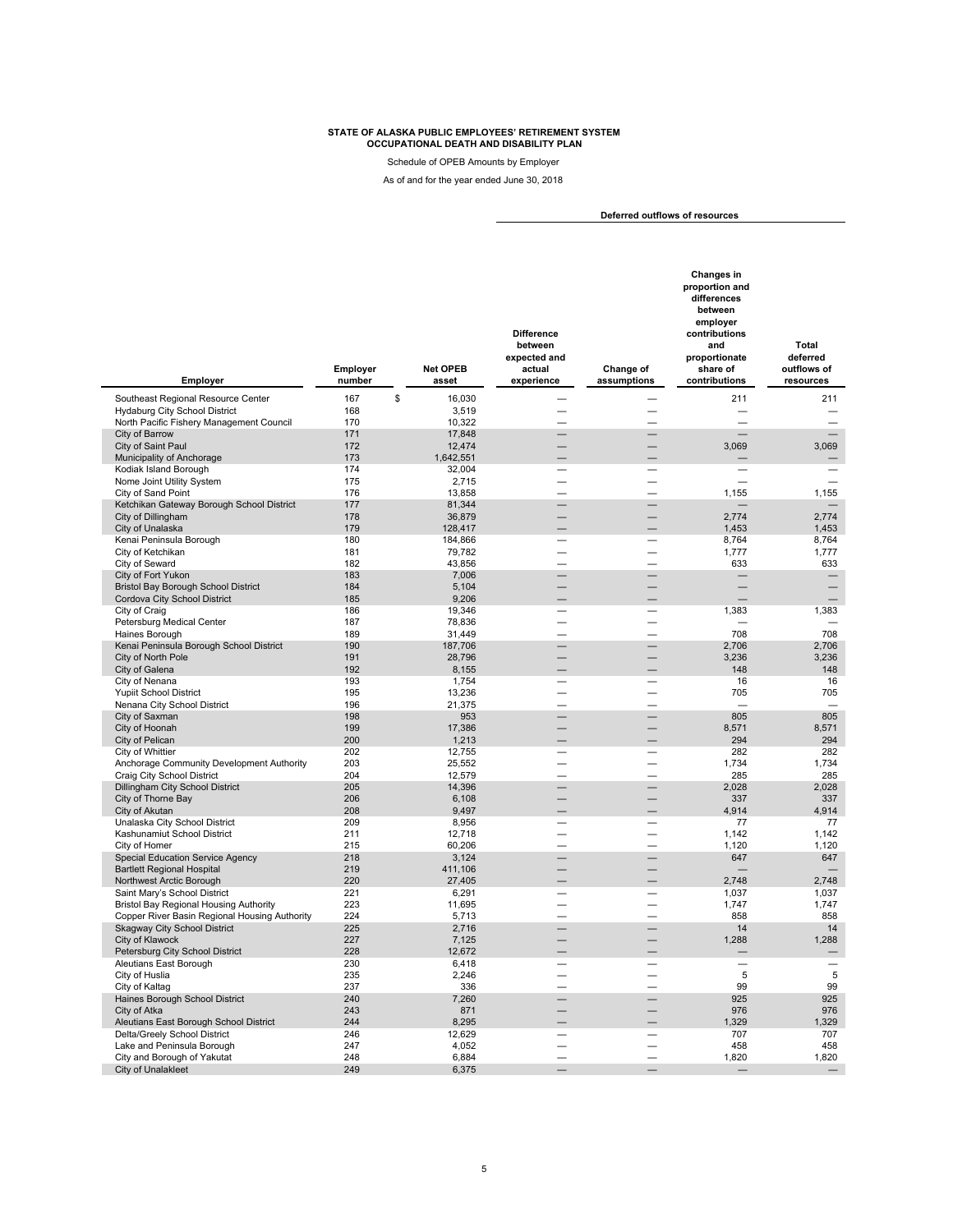Schedule of OPEB Amounts by Employer

As of and for the year ended June 30, 2018

|                                                                                                                  |                                                                      | Deferred inflows of resources                        | <b>OPEB</b> expense                                                                                                                      |                                              |                                                                       |                                                                                                                                                                                                |                                 |
|------------------------------------------------------------------------------------------------------------------|----------------------------------------------------------------------|------------------------------------------------------|------------------------------------------------------------------------------------------------------------------------------------------|----------------------------------------------|-----------------------------------------------------------------------|------------------------------------------------------------------------------------------------------------------------------------------------------------------------------------------------|---------------------------------|
| Net<br>difference<br>between<br>projected<br>and actual<br>investment<br>earnings on<br>OPEB plan<br>investments | <b>Difference</b><br>between<br>expected and<br>actual<br>experience | <b>Changes of</b><br>assumptions                     | Changes in<br>proportion and<br>differences<br>between<br>employer<br>contributions<br>and<br>proportionate<br>share of<br>contributions | Total<br>deferred<br>inflows of<br>resources | Proportionate<br>share of<br>allocable plan<br><b>OPEB</b><br>expense | Net<br>amortization<br>of deferred<br>amounts from<br>changes in<br>proportion<br>and differences<br>between<br>employer<br>contributions<br>and<br>proportionate<br>share of<br>contributions | Total<br><b>OPEB</b><br>expense |
| 564                                                                                                              | 4,435                                                                |                                                      | 313                                                                                                                                      | 5,312                                        | 1,430                                                                 | (18)                                                                                                                                                                                           | 1,412                           |
| 124                                                                                                              | 974                                                                  |                                                      | 497                                                                                                                                      | 1,595                                        | 314                                                                   | (70)                                                                                                                                                                                           | 244                             |
| 363                                                                                                              | 2,856                                                                |                                                      | 1,141                                                                                                                                    | 4,360                                        | 921                                                                   | (142)                                                                                                                                                                                          | 779                             |
| 628                                                                                                              | 4,938                                                                |                                                      | 3,301                                                                                                                                    | 8,867                                        | 1,593                                                                 | (411)                                                                                                                                                                                          | 1,182                           |
| 439                                                                                                              | 3,451                                                                |                                                      | 428                                                                                                                                      | 4,318                                        | 1,113                                                                 | 379                                                                                                                                                                                            | 1,492                           |
| 57,779                                                                                                           | 454,452                                                              | $\overline{\phantom{0}}$                             | 21,880                                                                                                                                   | 534,111                                      | 146,564                                                               | (2,885)                                                                                                                                                                                        | 143,679                         |
| 1,126                                                                                                            | 8,855                                                                |                                                      | 4,507                                                                                                                                    | 14,488                                       | 2,856                                                                 | (587)                                                                                                                                                                                          | 2,269                           |
| 96<br>487                                                                                                        | 751<br>3,834                                                         |                                                      | 1,167                                                                                                                                    | 2,014                                        | 242                                                                   | (162)<br>159                                                                                                                                                                                   | 80<br>1,396                     |
| 2,861                                                                                                            | 22,506                                                               | $\overline{\phantom{0}}$                             | 5,851                                                                                                                                    | 4,321<br>31,218                              | 1,237<br>7,258                                                        | (775)                                                                                                                                                                                          | 6,483                           |
| 1,297                                                                                                            | 10,203                                                               | $\overline{\phantom{0}}$                             | $\overline{\phantom{0}}$                                                                                                                 | 11,500                                       | 3,291                                                                 | 355                                                                                                                                                                                            | 3,646                           |
| 4,517                                                                                                            | 35,530                                                               | $\overline{\phantom{0}}$                             | 97                                                                                                                                       | 40,144                                       | 11,459                                                                | 166                                                                                                                                                                                            | 11,625                          |
| 6,503                                                                                                            | 51,148                                                               |                                                      |                                                                                                                                          | 57,651                                       | 16,496                                                                | 1,143                                                                                                                                                                                          | 17,639                          |
| 2,806                                                                                                            | 22,074                                                               |                                                      | 1,487                                                                                                                                    | 26,367                                       | 7,119                                                                 | 67                                                                                                                                                                                             | 7,186                           |
| 1,543                                                                                                            | 12,134                                                               |                                                      | 429                                                                                                                                      | 14,106                                       | 3,913                                                                 | 18                                                                                                                                                                                             | 3,931                           |
| 246                                                                                                              | 1,938                                                                | $\overline{\phantom{0}}$                             | 2,226                                                                                                                                    | 4,410                                        | 625                                                                   | (310)                                                                                                                                                                                          | 315                             |
| 180                                                                                                              | 1,412                                                                | $\overline{\phantom{0}}$                             | 1,633                                                                                                                                    | 3,225                                        | 455                                                                   | (214)                                                                                                                                                                                          | 241                             |
| 324                                                                                                              | 2,547                                                                |                                                      | 650                                                                                                                                      | 3,521                                        | 821                                                                   | (91)                                                                                                                                                                                           | 730                             |
| 681                                                                                                              | 5,353                                                                | -                                                    |                                                                                                                                          | 6,034                                        | 1,726                                                                 | 188                                                                                                                                                                                            | 1,914                           |
| 2,773                                                                                                            | 21,812                                                               |                                                      | 5,818                                                                                                                                    | 30,403                                       | 7,034                                                                 | (773)                                                                                                                                                                                          | 6,261                           |
| 1,106                                                                                                            | 8,701                                                                | $\overline{\phantom{0}}$                             | 1,671                                                                                                                                    | 11,478                                       | 2,806                                                                 | (148)                                                                                                                                                                                          | 2,658                           |
| 6,603                                                                                                            | 51,934                                                               | $\overline{\phantom{0}}$                             | 4,713                                                                                                                                    | 63,250                                       | 16,749                                                                | (330)                                                                                                                                                                                          | 16,419                          |
| 1,013                                                                                                            | 7,967                                                                | $\overline{\phantom{0}}$<br>$\overline{\phantom{0}}$ | $\equiv$<br>790                                                                                                                          | 8,980                                        | 2,569                                                                 | 432                                                                                                                                                                                            | 3,001                           |
| 287<br>62                                                                                                        | 2,256                                                                |                                                      | 583                                                                                                                                      | 3,333                                        | 728                                                                   | (93)                                                                                                                                                                                           | 635                             |
| 466                                                                                                              | 485<br>3,662                                                         |                                                      | 2,494                                                                                                                                    | 1,130<br>6,622                               | 156<br>1,181                                                          | (70)<br>(264)                                                                                                                                                                                  | 86<br>917                       |
| 752                                                                                                              | 5,914                                                                |                                                      | 2,333                                                                                                                                    | 8,999                                        | 1,907                                                                 | (302)                                                                                                                                                                                          | 1,605                           |
| 34                                                                                                               | 264                                                                  |                                                      | $\overline{\phantom{0}}$                                                                                                                 | 298                                          | 85                                                                    | 110                                                                                                                                                                                            | 195                             |
| 612                                                                                                              | 4,810                                                                | $\overline{\phantom{0}}$                             | $\overline{\phantom{0}}$                                                                                                                 | 5,422                                        | 1,551                                                                 | 1,118                                                                                                                                                                                          | 2,669                           |
| 43                                                                                                               | 335                                                                  |                                                      | 252                                                                                                                                      | 630                                          | 108                                                                   | $\mathbf{1}$                                                                                                                                                                                   | 109                             |
| 449                                                                                                              | 3,529                                                                |                                                      | 788                                                                                                                                      | 4,766                                        | 1,138                                                                 | (76)                                                                                                                                                                                           | 1,062                           |
| 899                                                                                                              | 7,070                                                                |                                                      | $\overline{\phantom{0}}$                                                                                                                 | 7,969                                        | 2,280                                                                 | 227                                                                                                                                                                                            | 2,507                           |
| 442                                                                                                              | 3,480                                                                |                                                      | 426                                                                                                                                      | 4,348                                        | 1,122                                                                 | (25)                                                                                                                                                                                           | 1,097                           |
| 506                                                                                                              | 3,983                                                                |                                                      | 2,098                                                                                                                                    | 6,587                                        | 1,285                                                                 | 27                                                                                                                                                                                             | 1,312                           |
| 215                                                                                                              | 1,690                                                                | $\overline{\phantom{0}}$                             | 340                                                                                                                                      | 2,245                                        | 545                                                                   | (6)                                                                                                                                                                                            | 539                             |
| 334                                                                                                              | 2,627                                                                |                                                      | 4,610                                                                                                                                    | 7,571                                        | 847                                                                   | (43)                                                                                                                                                                                           | 804                             |
| 315                                                                                                              | 2,478                                                                |                                                      | 687<br>80                                                                                                                                | 3,480                                        | 799                                                                   | (87)                                                                                                                                                                                           | 712                             |
| 447<br>2,118                                                                                                     | 3,519<br>16,657                                                      |                                                      | $\overline{\phantom{0}}$                                                                                                                 | 4,046<br>18,775                              | 1,135<br>5,372                                                        | 151<br>155                                                                                                                                                                                     | 1,286<br>5,527                  |
| 110                                                                                                              | 864                                                                  |                                                      | 39                                                                                                                                       | 1,013                                        | 279                                                                   | 74                                                                                                                                                                                             | 353                             |
| 14,461                                                                                                           | 113,743                                                              | $\overline{\phantom{0}}$                             | 39,105                                                                                                                                   | 167,309                                      | 36,683                                                                | (5, 222)                                                                                                                                                                                       | 31,461                          |
| 964                                                                                                              | 7,582                                                                |                                                      | 3,491                                                                                                                                    | 12,037                                       | 2,445                                                                 | (44)                                                                                                                                                                                           | 2,401                           |
| 221                                                                                                              | 1,741                                                                |                                                      | 90                                                                                                                                       | 2,052                                        | 561                                                                   | 115                                                                                                                                                                                            | 676                             |
| 411                                                                                                              | 3,236                                                                |                                                      |                                                                                                                                          | 3,64/                                        | 1,044                                                                 | 218                                                                                                                                                                                            | 1,262                           |
| 201                                                                                                              | 1,581                                                                |                                                      | $\qquad \qquad -$                                                                                                                        | 1,782                                        | 510                                                                   | 109                                                                                                                                                                                            | 619                             |
| 96                                                                                                               | 751                                                                  | —                                                    | 700                                                                                                                                      | 1,547                                        | 242                                                                   | (84)                                                                                                                                                                                           | 158                             |
| 251                                                                                                              | 1,971                                                                |                                                      |                                                                                                                                          | 2,222                                        | 636                                                                   | 165                                                                                                                                                                                            | 801                             |
| 446                                                                                                              | 3,506                                                                |                                                      | 908                                                                                                                                      | 4,860                                        | 1,131                                                                 | (117)                                                                                                                                                                                          | 1,014                           |
| 226                                                                                                              | 1,776                                                                |                                                      | 626                                                                                                                                      | 2,628                                        | 573                                                                   | (86)                                                                                                                                                                                           | 487                             |
| 79                                                                                                               | 621                                                                  |                                                      | 784                                                                                                                                      | 1,484                                        | 200                                                                   | (96)                                                                                                                                                                                           | 104                             |
| 12<br>255                                                                                                        | 93<br>2,009                                                          |                                                      | 136                                                                                                                                      | 241<br>2,264                                 | 30<br>648                                                             | (3)<br>125                                                                                                                                                                                     | 27<br>773                       |
| 31                                                                                                               | 241                                                                  | $\overline{\phantom{0}}$                             | $\equiv$                                                                                                                                 | 272                                          | 78                                                                    | 133                                                                                                                                                                                            | 211                             |
| 292                                                                                                              | 2,295                                                                |                                                      | 269                                                                                                                                      | 2,856                                        | 740                                                                   | 154                                                                                                                                                                                            | 894                             |
| 444                                                                                                              | 3,494                                                                |                                                      | $\overline{\phantom{0}}$                                                                                                                 | 3,938                                        | 1,127                                                                 | 94                                                                                                                                                                                             | 1,221                           |
| 143                                                                                                              | 1,121                                                                |                                                      | $\overline{\phantom{0}}$                                                                                                                 | 1,264                                        | 362                                                                   | 63                                                                                                                                                                                             | 425                             |
| 242                                                                                                              | 1,905                                                                | $\overline{\phantom{0}}$                             | 809                                                                                                                                      | 2,956                                        | 614                                                                   | 111                                                                                                                                                                                            | 725                             |
| 224                                                                                                              | 1,764                                                                | $\overline{\phantom{0}}$                             | 624                                                                                                                                      | 2,612                                        | 569                                                                   | (84)                                                                                                                                                                                           | 485                             |

(Continued)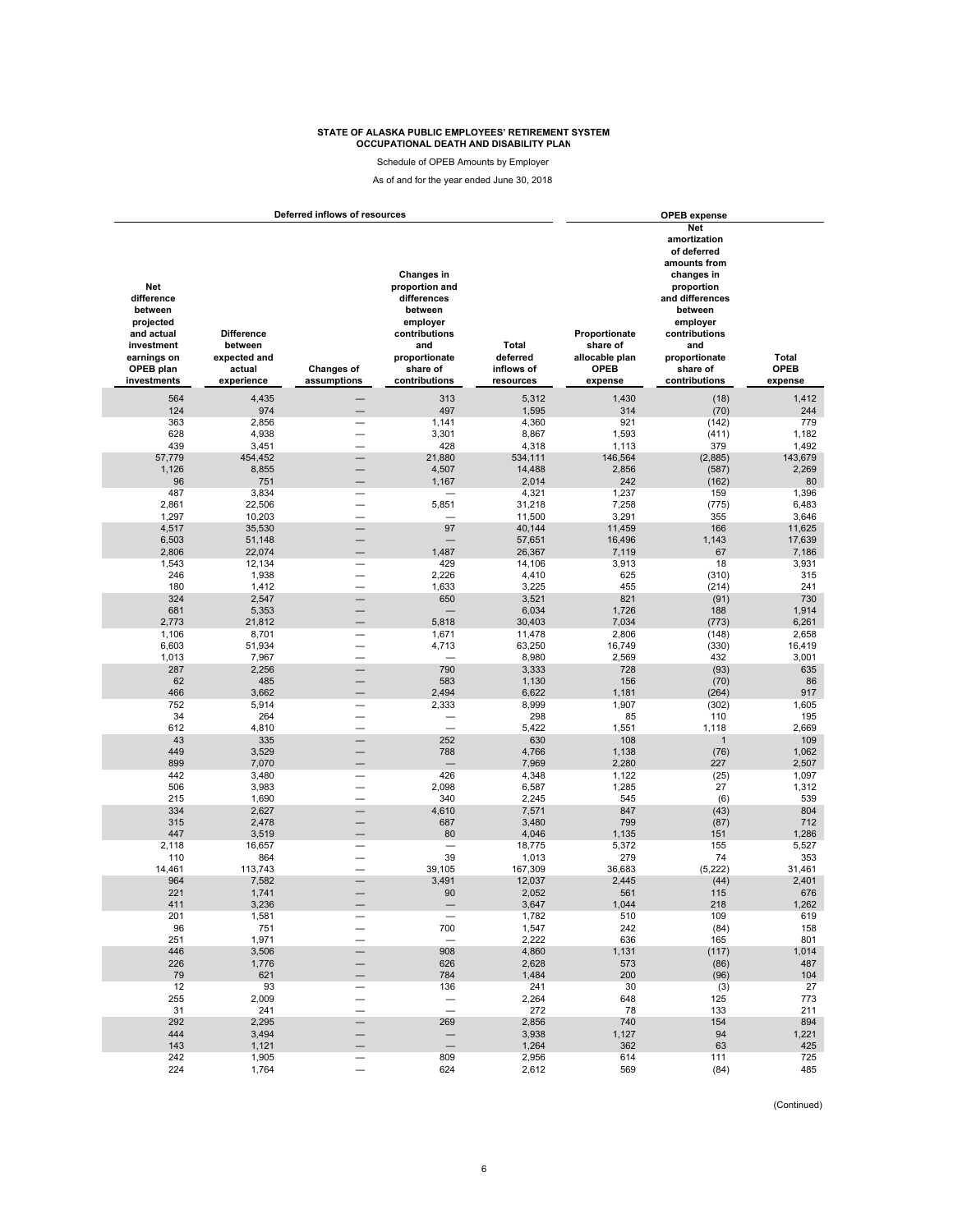Schedule of OPEB Amounts by Employer

As of and for the year ended June 30, 2018

**Deferred outflows of resources** 

| Employer                                  | Employer<br>number | <b>Net OPEB</b><br>asset | <b>Difference</b><br>between<br>expected and<br>actual<br>experience | Change of<br>assumptions | Changes in<br>proportion and<br>differences<br>between<br>employer<br>contributions<br>and<br>proportionate<br>share of<br>contributions | <b>Total</b><br>deferred<br>outflows of<br>resources |
|-------------------------------------------|--------------------|--------------------------|----------------------------------------------------------------------|--------------------------|------------------------------------------------------------------------------------------------------------------------------------------|------------------------------------------------------|
| Klawock City School District              | 251                | \$<br>4,535              |                                                                      |                          | 296                                                                                                                                      | 296                                                  |
| Alaska Gateway School District            | 255                | 26,901                   |                                                                      |                          | $\overline{\phantom{0}}$                                                                                                                 | $\overline{\phantom{m}}$                             |
| Pelican City School District              | 257                |                          |                                                                      |                          | 154                                                                                                                                      | 154                                                  |
| Denali Borough                            | 258                | 6,329                    |                                                                      |                          | 73                                                                                                                                       | 73                                                   |
| Cook Inlet Housing Authority              | 262                | 95.977                   |                                                                      |                          |                                                                                                                                          |                                                      |
| Interior Regional Housing Authority       | 263                | 11,285                   | -                                                                    | -                        | -                                                                                                                                        |                                                      |
| <b>Yakutat School District</b>            | 264                | 2,171                    |                                                                      |                          | 150                                                                                                                                      | 150                                                  |
| Kake City School District                 | 265                | 4.642                    |                                                                      |                          | 120                                                                                                                                      | 120                                                  |
| <b>Aleutian Housing Authority</b>         | 267                | 9,832                    |                                                                      |                          | 432                                                                                                                                      | 432                                                  |
| Bering Straits Regional Housing Authority | 270                | 11.712                   |                                                                      |                          | 1.805                                                                                                                                    | 1.805                                                |
| City of Egegik                            | 271                | 1,735                    | -                                                                    | —                        | —                                                                                                                                        |                                                      |
| Ilisagvik College                         | 275                | 78,685                   |                                                                      |                          |                                                                                                                                          |                                                      |
| North Pacific Rim Housing Authority       | 276                | 6,685                    | -                                                                    | -                        | $\overline{\mathbf{4}}$                                                                                                                  | $\overline{4}$                                       |
| Saxman Seaport                            | 278                | 937                      |                                                                      |                          | 294                                                                                                                                      | 294                                                  |
| Tlingit-Haida Regional Housing Authority  | 279                | 32,134                   |                                                                      |                          | 1,867                                                                                                                                    | 1,867                                                |
| <b>Baranof Island Housing Authority</b>   | 281                | 6,123                    |                                                                      |                          | 452                                                                                                                                      | 452                                                  |
| City of Delta Junction                    | 282                | 3,867                    |                                                                      |                          | 1.198                                                                                                                                    | 1,198                                                |
| City of Anderson                          | 283                | 314                      |                                                                      |                          | 118                                                                                                                                      | 118                                                  |
| Inter-Island Ferry Authority              | 284                | 10.669                   |                                                                      |                          |                                                                                                                                          |                                                      |
| City of Seldovia                          | 286                | 1,604                    |                                                                      |                          | 287                                                                                                                                      | 287                                                  |
| Northwest Inupiat Housing Authority       | 288                | 6,622                    |                                                                      |                          |                                                                                                                                          |                                                      |
| City of Upper Kalskag                     | 290                | 191                      |                                                                      |                          | 5                                                                                                                                        | 5                                                    |
| City of Shaktoolik                        | 291                | 551                      |                                                                      |                          | 30                                                                                                                                       | 30                                                   |
| Tagiugmiullu Nunamiullu Housing Authority | 293                | 7.672                    |                                                                      |                          | 1.196                                                                                                                                    | 1.196                                                |
| Municipality of Skagway                   | 296                | 43,156                   | -                                                                    | –                        |                                                                                                                                          |                                                      |
| City of Nulato                            | 297                | 2,307                    |                                                                      |                          | 340                                                                                                                                      | 340                                                  |
| City of Aniak                             | 298                | 2,988                    |                                                                      |                          |                                                                                                                                          |                                                      |
| Alaska Gasline Development Corporation    | 299                | 39,318                   |                                                                      |                          | 810                                                                                                                                      | 810                                                  |
| Total for employers                       |                    | \$<br>19,422,000         |                                                                      |                          | 519,199                                                                                                                                  | 519,199                                              |
|                                           |                    |                          |                                                                      |                          |                                                                                                                                          |                                                      |

See accompanying notes to schedule of OPEB amounts by employer.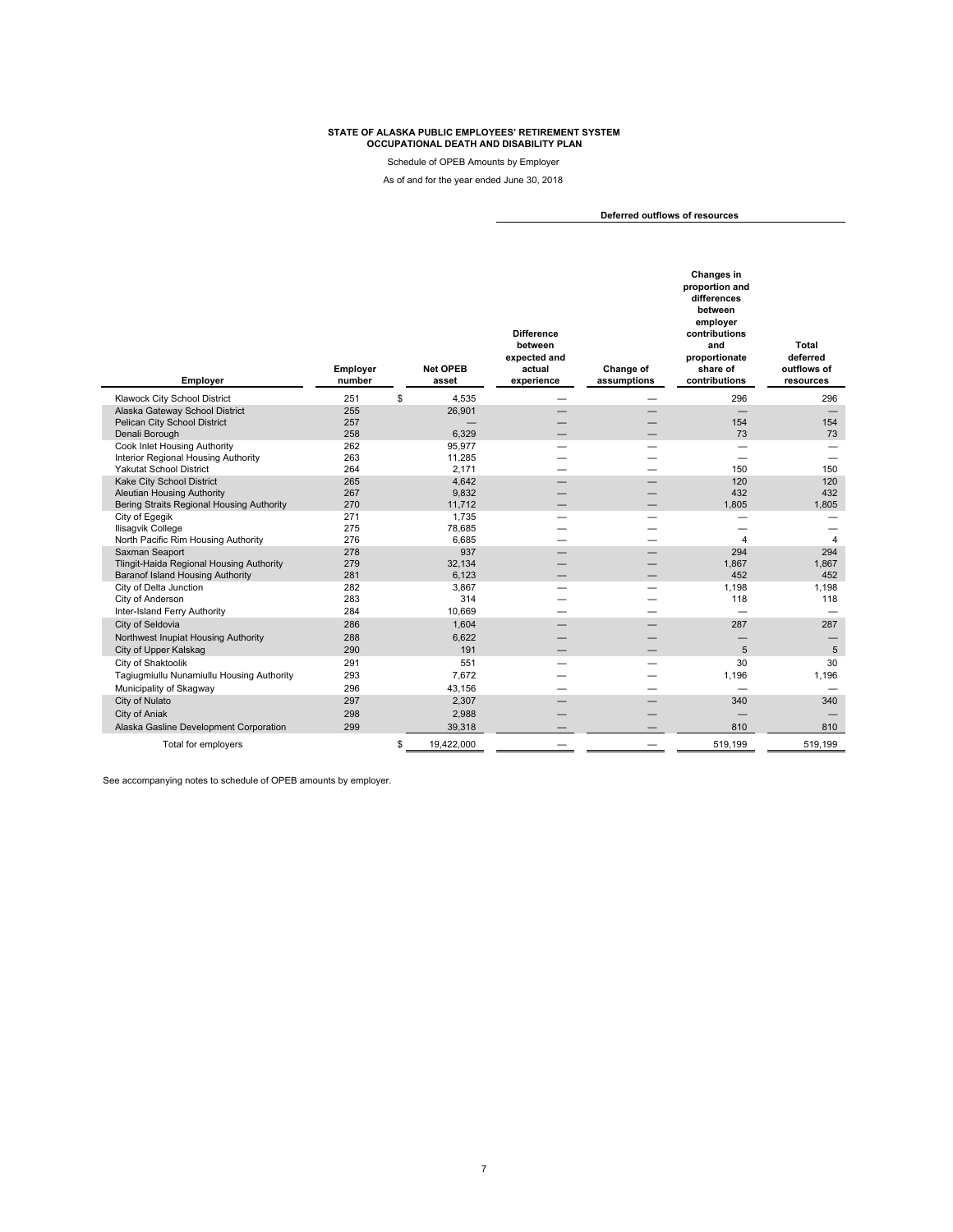Schedule of OPEB Amounts by Employer

As of and for the year ended June 30, 2018

|                                                                                                                         |                                                                      | Deferred inflows of resources    | <b>OPEB</b> expense                                                                                                                      |                                              |                                                                |                                                                                                                                                                                                       |                                        |
|-------------------------------------------------------------------------------------------------------------------------|----------------------------------------------------------------------|----------------------------------|------------------------------------------------------------------------------------------------------------------------------------------|----------------------------------------------|----------------------------------------------------------------|-------------------------------------------------------------------------------------------------------------------------------------------------------------------------------------------------------|----------------------------------------|
| <b>Net</b><br>difference<br>between<br>projected<br>and actual<br>investment<br>earnings on<br>OPEB plan<br>investments | <b>Difference</b><br>between<br>expected and<br>actual<br>experience | <b>Changes of</b><br>assumptions | Changes in<br>proportion and<br>differences<br>between<br>employer<br>contributions<br>and<br>proportionate<br>share of<br>contributions | Total<br>deferred<br>inflows of<br>resources | Proportionate<br>share of<br>allocable plan<br>OPEB<br>expense | <b>Net</b><br>amortization<br>of deferred<br>amounts from<br>changes in<br>proportion<br>and differences<br>between<br>employer<br>contributions<br>and<br>proportionate<br>share of<br>contributions | <b>Total</b><br><b>OPEB</b><br>expense |
| 160                                                                                                                     | 1,255                                                                |                                  |                                                                                                                                          | 1,415                                        | 405                                                            | 39                                                                                                                                                                                                    | 444                                    |
| 946                                                                                                                     | 7,443                                                                |                                  | 3,537                                                                                                                                    | 11,926                                       | 2,400                                                          | (463)                                                                                                                                                                                                 | 1,937                                  |
| $\frac{1}{2}$                                                                                                           | $\equiv$                                                             |                                  |                                                                                                                                          |                                              |                                                                | 20                                                                                                                                                                                                    | 20                                     |
| 223                                                                                                                     | 1,751                                                                |                                  | 392                                                                                                                                      | 2,366                                        | 565                                                            | (38)                                                                                                                                                                                                  | 527                                    |
| 3,376                                                                                                                   | 26,554                                                               |                                  | 1,246                                                                                                                                    | 31,176                                       | 8,564                                                          | (173)                                                                                                                                                                                                 | 8,391                                  |
| 397                                                                                                                     | 3,122                                                                |                                  | 974                                                                                                                                      | 4,493                                        | 1,007                                                          | (129)                                                                                                                                                                                                 | 878                                    |
| 76                                                                                                                      | 601                                                                  | -                                | 199                                                                                                                                      | 876                                          | 194                                                            | (9)                                                                                                                                                                                                   | 185                                    |
| 163                                                                                                                     | 1,284                                                                |                                  | 366                                                                                                                                      | 1,813                                        | 414                                                            | (37)                                                                                                                                                                                                  | 377                                    |
| 346<br>412                                                                                                              | 2.720<br>3,240                                                       | -                                | 1,003                                                                                                                                    | 3,066<br>4,655                               | 877<br>1,045                                                   | 57<br>130                                                                                                                                                                                             | 934<br>1,175                           |
| 61                                                                                                                      | 480                                                                  |                                  | 1,046                                                                                                                                    | 1,587                                        | 155                                                            | (131)                                                                                                                                                                                                 | 24                                     |
| 2,768                                                                                                                   | 21,770                                                               | -                                | 2,992                                                                                                                                    | 27,530                                       | 7,021                                                          | (379)                                                                                                                                                                                                 | 6,642                                  |
| 235                                                                                                                     | 1,850                                                                |                                  | 275                                                                                                                                      | 2,360                                        | 596                                                            | (33)                                                                                                                                                                                                  | 563                                    |
| 33                                                                                                                      | 259                                                                  |                                  | 325                                                                                                                                      | 617                                          | 84                                                             | (9)                                                                                                                                                                                                   | 75                                     |
| 1,130                                                                                                                   | 8,891                                                                | $\overline{\phantom{0}}$         | 1,848                                                                                                                                    | 11,869                                       | 2,867                                                          | 35                                                                                                                                                                                                    | 2,902                                  |
| 215                                                                                                                     | 1,694                                                                |                                  | 216                                                                                                                                      | 2,125                                        | 546                                                            | 25                                                                                                                                                                                                    | 571                                    |
| 136                                                                                                                     | 1,070                                                                |                                  | -                                                                                                                                        | 1,206                                        | 345                                                            | 159                                                                                                                                                                                                   | 504                                    |
| 11                                                                                                                      | 87                                                                   |                                  | -                                                                                                                                        | 98                                           | 28                                                             | 15                                                                                                                                                                                                    | 43                                     |
| 375                                                                                                                     | 2,952                                                                |                                  | 236                                                                                                                                      | 3,563                                        | 952                                                            | (33)                                                                                                                                                                                                  | 919                                    |
| 56                                                                                                                      | 444                                                                  |                                  | 341                                                                                                                                      | 841                                          | 143                                                            | (13)                                                                                                                                                                                                  | 130                                    |
| 233                                                                                                                     | 1,832                                                                |                                  | 696                                                                                                                                      | 2,761                                        | 591                                                            | (91)                                                                                                                                                                                                  | 500                                    |
| $\overline{7}$                                                                                                          | 53                                                                   |                                  | 20                                                                                                                                       | 80                                           | 17                                                             | (2)                                                                                                                                                                                                   | 15                                     |
| 19                                                                                                                      | 152                                                                  |                                  |                                                                                                                                          | 171                                          | 49                                                             | $\overline{4}$                                                                                                                                                                                        | 53                                     |
| 270                                                                                                                     | 2,123                                                                |                                  |                                                                                                                                          | 2,393                                        | 685                                                            | 153                                                                                                                                                                                                   | 838                                    |
| 1,518                                                                                                                   | 11,940                                                               | $\overline{\phantom{0}}$         | 2,551                                                                                                                                    | 16,009                                       | 3,851                                                          | (355)                                                                                                                                                                                                 | 3,496                                  |
| 81                                                                                                                      | 638                                                                  |                                  | 162                                                                                                                                      | 881                                          | 206                                                            | 19                                                                                                                                                                                                    | 225                                    |
| 105                                                                                                                     | 827                                                                  | -                                | 844                                                                                                                                      | 1,776                                        | 267                                                            | (114)                                                                                                                                                                                                 | 153                                    |
| 1,383                                                                                                                   | 10,878                                                               |                                  | 7,825                                                                                                                                    | 20,086                                       | 3,508                                                          | (1,002)                                                                                                                                                                                               | 2,506                                  |
| 683.200                                                                                                                 | 5,373,572                                                            |                                  | 519.199                                                                                                                                  | 6,575,971                                    | 1,733,020                                                      |                                                                                                                                                                                                       | 1,733,020                              |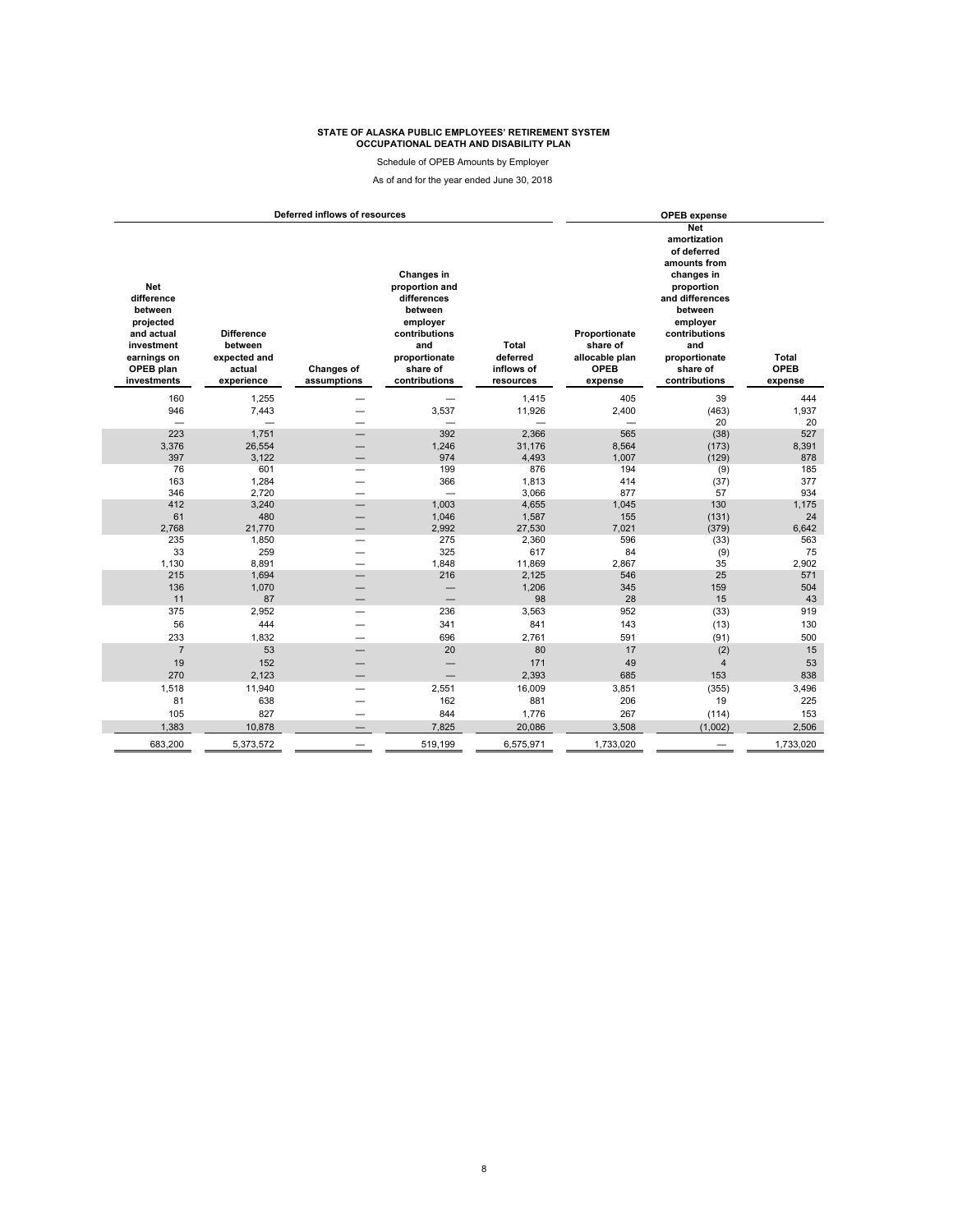Notes to Schedule of OPEB Amounts by Employer

June 30, 2018

#### **(1) Plan Description**

The State of Alaska Public Employees' Retirement System (the System) Occupational Death and Disability Plan (the Plan) is a cost-sharing, multiple-employer defined benefit other postemployment benefit (OPEB) plan that provides OPEB benefits to State and local government employees.

The Plan is established under Alaska Statute 39.35 which establishes benefit and contribution provisions and may be amended only by the State of Alaska (State) legislature. The Plan provides death benefits for beneficiaries of Plan participants and long-term disability benefits to all active members within the System.

#### *Death Benefits*

If (1) the death of an employee occurs before the employee's retirement and before the employee's normal retirement date, (2) the proximate cause of death is a bodily injury sustained or a hazard undergone while in the performance and within the scope of the employee's duties, and (3) the injury or hazard is not the proximate result of willful negligence of the employee, then a monthly survivor's pension shall be paid to the surviving spouse. If there is no surviving spouse or if the spouse later dies, the monthly survivor's pension shall be paid in equal parts to the dependent children of the employee.

If an active general member of the System's Defined Benefit Pension Plan (DB Plan) dies from occupational causes, the spouse may receive a monthly pension equal to 40% of the DB Plan member's salary. If an active peace officer or firefighter DB Plan member dies from occupational causes, the spouse may receive a monthly pension equal to 50% of the DB Plan member's salary or 75% of the member's retirement benefit calculated as if the member had survived until normal retirement age, whichever is greater. When death is due to occupational causes and there is no surviving spouse, the DB Plan member's dependent child(ren) may receive the monthly pension until they are no longer dependents. If the member does not have a spouse or dependent children at the time of death, a lump-sum death benefit is payable to the named beneficiary(ies). The amount of the occupational death pension changes on the date the DB Plan member's normal retirement would have occurred if the DB Plan member had lived. The new benefit is based on the DB Plan member's average monthly compensation at the time of death and the credited service, including service that would have accrued if the DB Plan member had lived and continued to work until normal retirement. If the death was from nonoccupational causes and the DB Plan member was vested, the spouse may receive a monthly 50% joint and survivor option benefit based on the member's credited service and average monthly compensation at the time of death. If the DB Plan member is not married or vested, a lump-sum death benefit is payable to the named beneficiary(ies).

The monthly survivor's pension section for survivors of the System's Defined Contribution Retirement (DCR) Plan employees who are not peace officers or firefighters is 40% of the employee's monthly compensation in the month in which the employee dies. The monthly survivor's pension for survivors of employees who are peace officers or firefighters is 50% of the monthly compensation in the month in which the employee dies. While the monthly survivor's pension is being paid, the employer shall make contributions on behalf of the employee's beneficiaries based on the deceased employee's gross monthly compensation at the time of occupational death.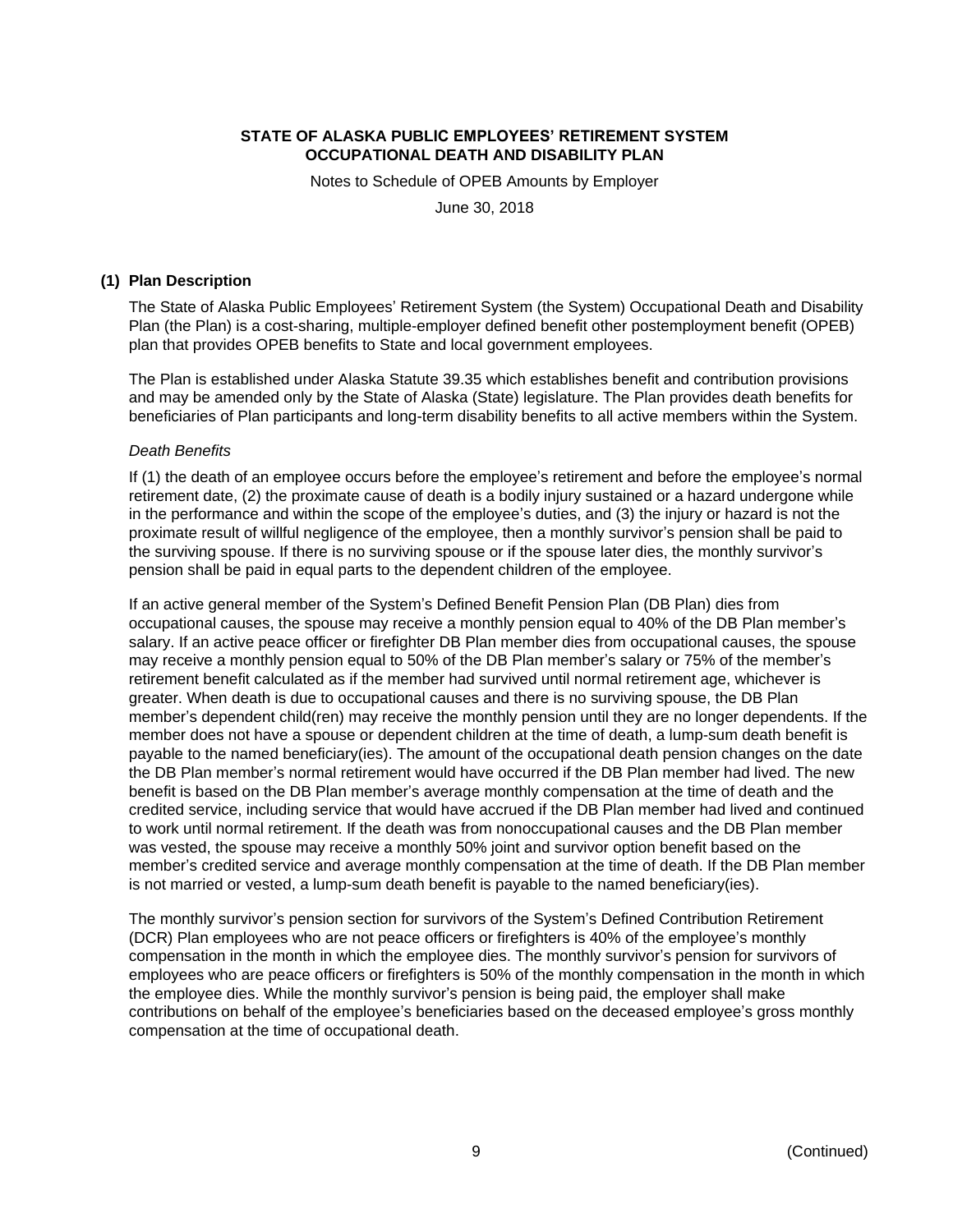Notes to Schedule of OPEB Amounts by Employer

June 30, 2018

#### *Disability Benefits*

Active DB Plan members who become permanently disabled due to occupational or nonoccupational causes receive disability benefits until normal retirement age, or when the service requirement for normal retirement is met. Although there are no minimum service requirements for DB Plan members to be eligible for occupational disability, DB Plan members must be vested to receive nonoccupational disability benefits. The monthly occupational disability benefit is equal to 40% of the DB Plan's salary at the time of the disability. The nonoccupational disability benefit is based on the DB Plan member's service and salary at the time of disability. At normal retirement age, a disabled general DB Plan member receives normal retirement benefits. A peace officer or firefighter DB Plan member may elect to receive normal retirement benefits calculated under the occupational disability benefit rules.

A DCR Plan member is eligible for an occupational disability benefit if employment is terminated because of a total and apparently permanent occupational disability before the member's normal retirement date. The occupational disability benefits accrue beginning the first day of the month following termination of employment as a result of the disability and are payable the last day of the month. If a final determination granting the benefit is not made in time to pay the benefit when due, a retroactive payment shall be made to cover the period of deferment.

#### **(2) Basis of Presentation**

The schedule of OPEB amounts by employer (the Schedule) present amounts that are considered elements of the financial statements of the Plan and its participating employers. Accordingly, they do not purport to be a complete presentation of the financial position or changes in financial position of the Plan, its participating employers, or the State. The amounts presented in the Schedule are prepared in accordance with U.S. generally accepted accounting principles. Such preparation requires management of the Plan to make a number of estimates and assumptions relating to the reported amounts. Due to the inherent nature of these estimates, actual results could differ from those estimates.

#### **(3) Allocation Methodology**

GASB Statement No. 75, *Accounting and Financial Reporting for Postemployment Benefits Other Than Pensions*, requires participating employers in the Plan to recognize their proportionate share of the collective net OPEB asset, collective deferred outflows of resources, collective deferred inflows of resources, and collective OPEB expense. The Plan has historically had low contribution percentages, ranging from zero to less than one percent, and management determined these contribution percentages would not be meaningful for purposes of GASB Statement No. 75 allocations. However, because the contribution base of the Plan is comparable to that of the System's Retiree Medical Plan, management determined to use the allocation percentages computed for the System's Retiree Medical Plan for purposes of this Plan's GASB Statement No. 75 allocations. Allocation percentages are presented in a separate audit report titled *State of Alaska Public Employees' Retirement System Retiree Medical Plan Schedules of Employer Allocations*.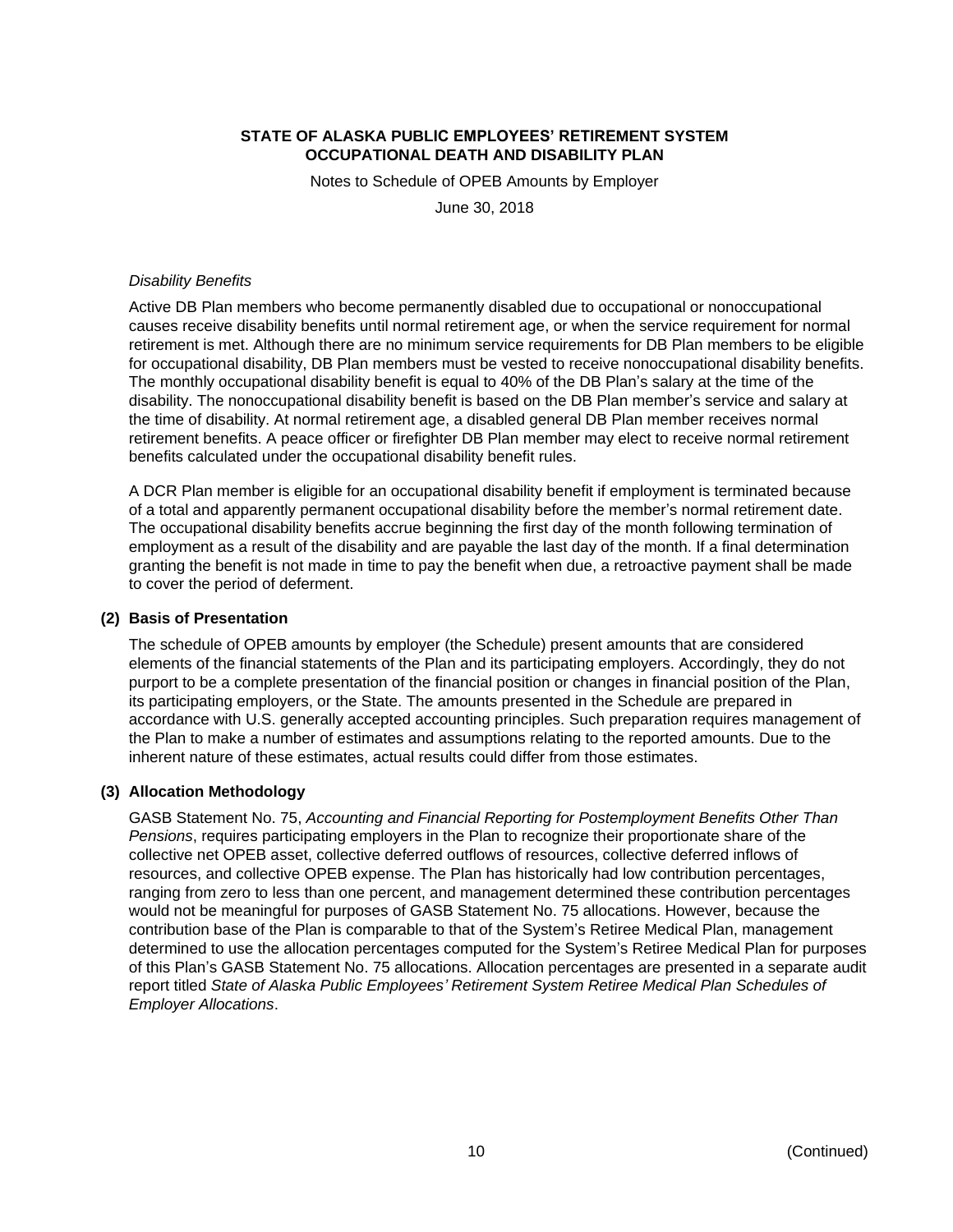Notes to Schedule of OPEB Amounts by Employer

June 30, 2018

#### **(4) Contributions**

Employer contributions are actuarially determined and adopted by the Alaska Retirement Management Board (Board). An employer shall contribute to each member's account based on the member's compensation. For the year ended June 30, 2018, the rates are 0.43% for occupational death and disability for peace officers and firefighters, and 0.16% for occupational death and disability for all other members.

#### **(5) Collective Net OPEB Asset**

#### *(a) Components of the Collective Net OPEB Asset*

The components of the collective net OPEB asset of the Plan are as follows as of June 30, 2018:

| <b>Total OPEB liability</b> | (11,383,000) |
|-----------------------------|--------------|
| Plan fiduciary net position | 30,805,000   |
| Net OPEB asset              | 19,422,000   |

The total OPEB liability for the June 30, 2018 measurement date was determined by an actuarial valuation as of June 30, 2017, which was rolled forward to June 30, 2018. These actuarial valuations used the following actuarial assumptions as of June 30, 2018:

| Inflation rate            | 3.12%                                                                                                                                                                                                                                                                                                                                                                                                                                                                                                                                                                                  |
|---------------------------|----------------------------------------------------------------------------------------------------------------------------------------------------------------------------------------------------------------------------------------------------------------------------------------------------------------------------------------------------------------------------------------------------------------------------------------------------------------------------------------------------------------------------------------------------------------------------------------|
| Salary increases:         | Graded by service, from 9.66% to 4.92% for<br>Peace Officer/Firefighter<br>Graded by age and service, from 8.55% to 4.34% for All Others                                                                                                                                                                                                                                                                                                                                                                                                                                               |
| Investment rate of return | 8.00%, net of occupational death and disability plan investment expenses.<br>This is based on an average inflation rate of 3.12% and a real rate of<br>return of $4.88\%$ .                                                                                                                                                                                                                                                                                                                                                                                                            |
| Mortality                 | Pretermination mortality rates were based the 2010-2013 actual mortality<br>experience, 60% of male and 65% of female posttermination rates.<br>Deaths are assumed to be occupational 70% of the time for peace<br>officer/firefighters, 50% of the time for all others. Posttermination<br>mortality rates were based on 96% of all rates of the RP-2000 table,<br>2000 Base Year projected to 2018 with Projection Scale BB. Disability<br>mortality in accordance with the RP-2000 Disabled Retiree Mortality<br>Table, 2000 Base Year, projected to 2018 with Projection Scale BB. |

The actuarial assumptions used in the June 30, 2017 actuarial valuation were based on the results of an actuarial experience study for the period from July 1, 2009 to June 30, 2013. The assumptions used in the June 30, 2017 actuarial valuation are the same as those used in the June 30, 2016 valuation.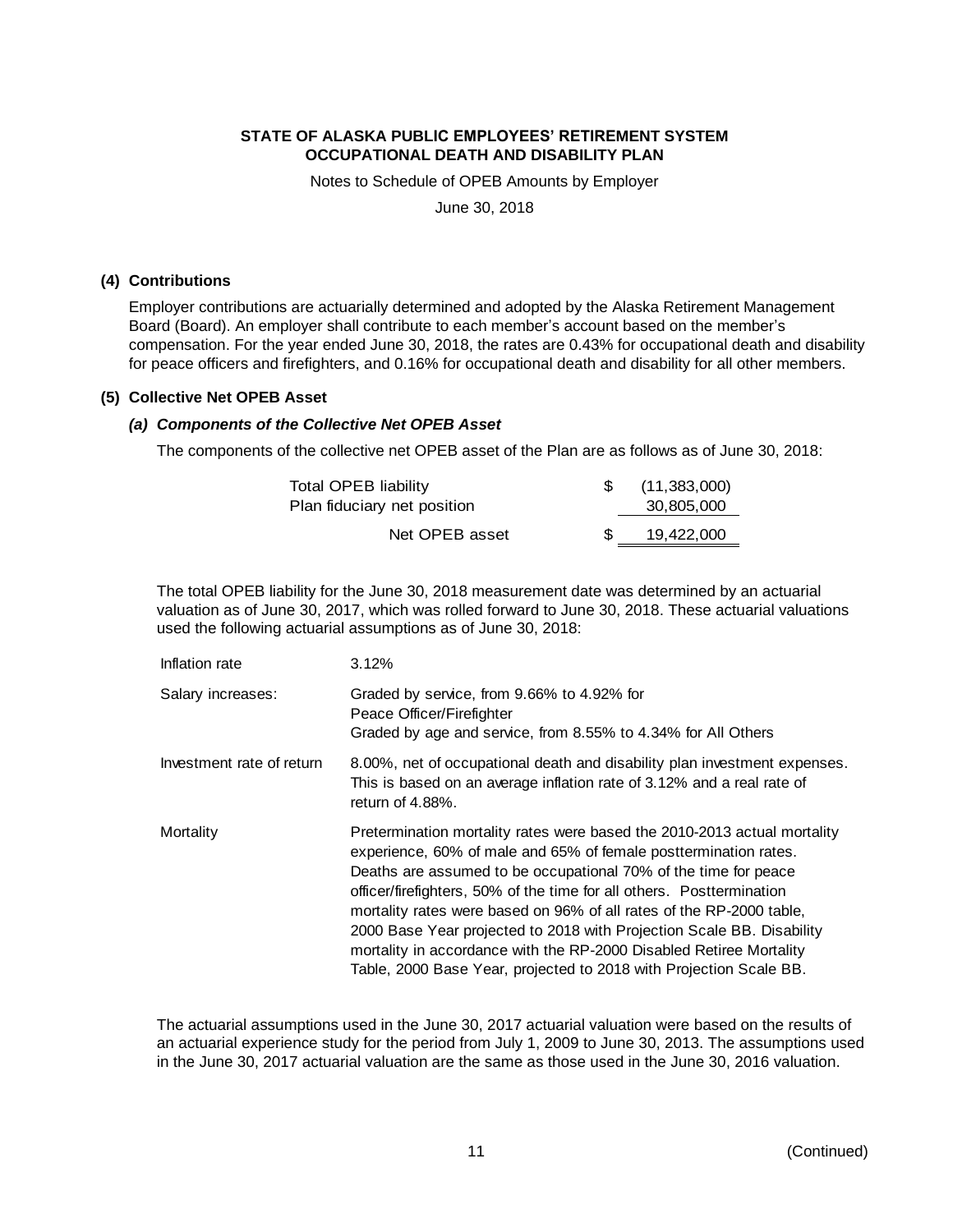Notes to Schedule of OPEB Amounts by Employer

June 30, 2018

#### *(b) Long-term Expected Rate of Return*

The long-term expected rate of return on Plan investments was determined using a building-block method in which best-estimate ranges of expected future real rates of return (expected returns, net of investment expense and inflation) are developed for each major asset class. These ranges are combined to produce the long-term expected rate of return by weighting the expected future real rates of return by the target asset allocation percentage and by adding expected inflation. Best estimates of arithmetic real rates of return for each major asset class included in the Plan's target asset allocation as of June 30, 2018 are summarized in the following table (note that the rates shown below exclude the inflation component):

|                       | Long-term<br>expected real |
|-----------------------|----------------------------|
| Asset class           | rate of return             |
| Domestic equity       | 8.90 %                     |
| Global ex-U.S. equity | 7.85                       |
| Fixed income          | 1.25                       |
| Opportunistic         | 4.76                       |
| Real assets           | 6.20                       |
| Absolute return       | 4.76                       |
| Private equity        | 12.08                      |
| Cash equivalents      | 0.66                       |

#### *(c) Discount Rate*

The discount rate used to measure the total OPEB liability as of June 30, 2018 was 8.00%. The projection of cash flows used to determine the discount rate assumed that employer and State contributions will continue to follow the current funding policy, which meets State statutes. Based on those assumptions, the Plan's fiduciary net position was projected to be available to make all projected future benefit payments of current plan members. Therefore, the long-term expected rate of return on Plan investments was applied to all periods of projected benefit payments to determine the total OPEB liability.

#### *(d) Sensitivity of the Collective Net OPEB Asset to Changes in the Discount Rate*

The following presents the collective net OPEB asset of the Plan as of June 30, 2018, calculated using the discount rate of 8.00%, as well as what the Plan's collective net OPEB asset would be if it were calculated using a discount rate that is 1-percentage-point lower or 1-percentage-point higher than the current rate:

| 1% Decrease |                | <b>Current discount</b> | 1% Increase    |  |  |
|-------------|----------------|-------------------------|----------------|--|--|
| (7%)        |                | rate $(8\%)$            | (9%)           |  |  |
|             | (18, 238, 000) | (19, 422, 000)          | (20, 396, 000) |  |  |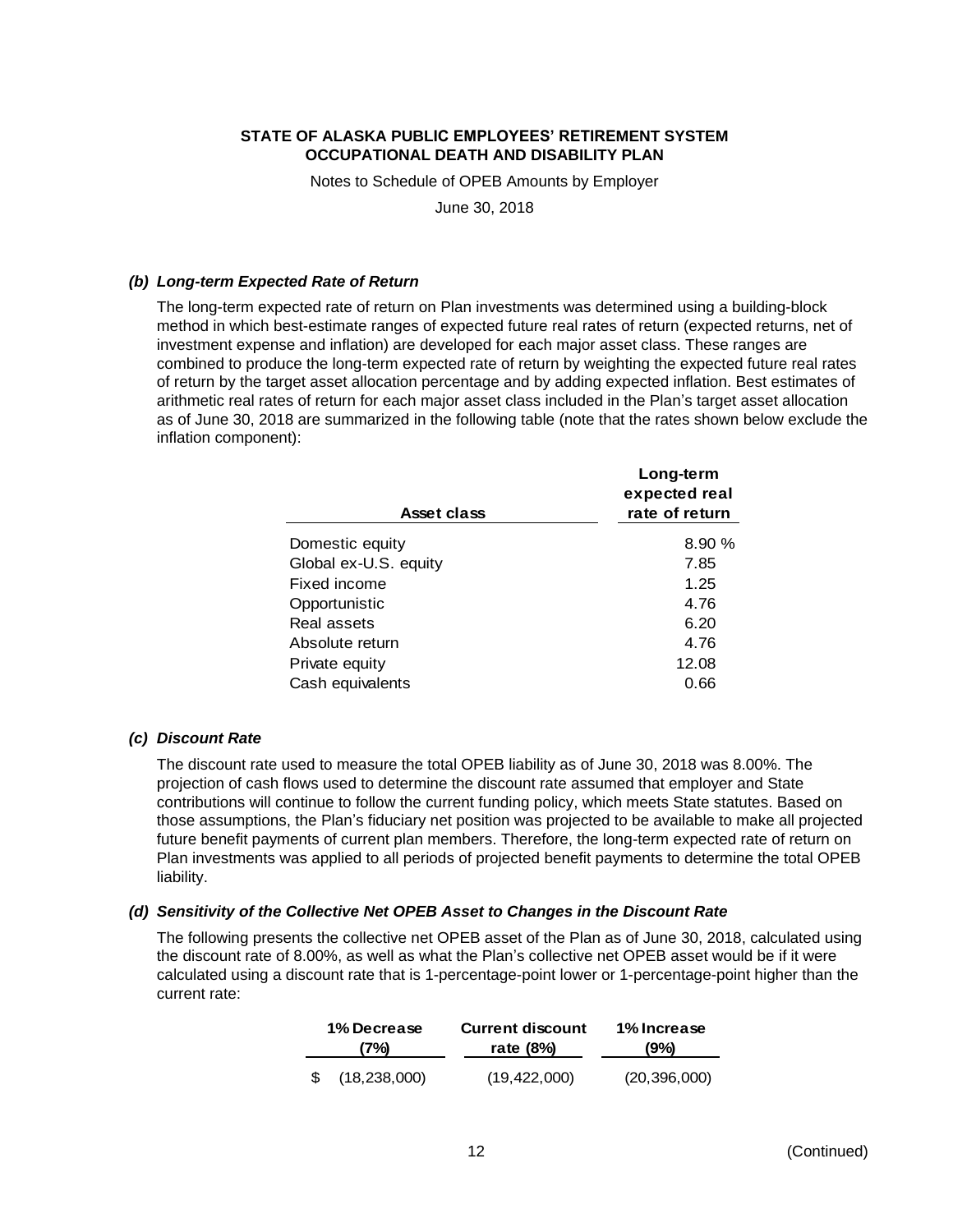Notes to Schedule of OPEB Amounts by Employer

June 30, 2018

### **(6) Collective Deferred Outflows of Resources and Deferred Inflows of Resources**

Deferred outflows of resources relate entirely to employer specific amounts.

The following presents a summary of changes in the collective deferred inflows of resources (excluding employer specific amounts) for the year ending June 30, 2018:

|                                                                            | Year of<br>deferral | Amortization<br>period | Beginning of<br>year balance | <b>Additions</b> | <b>Deductions</b> | End of year<br>balance |
|----------------------------------------------------------------------------|---------------------|------------------------|------------------------------|------------------|-------------------|------------------------|
| Deferred inflows of resources:<br>Difference betw een projected and actual |                     |                        |                              |                  |                   |                        |
| earnings on OPEB plan investments                                          | 2017<br>2018        | 5 years<br>5 years     | \$<br>886,400                | 23,000           | 221,600<br>4,600  | 664,800<br>18,400      |
|                                                                            |                     |                        | 886,400                      | 23,000           | 226,200           | 683,200                |
| Difference between expected and                                            |                     |                        |                              |                  |                   |                        |
| actual experience                                                          | 2017<br>2018        | 9.1 years<br>9.1 years | 418,352                      | 5,625,000        | 51.648<br>618,132 | 366,704<br>5,006,868   |
|                                                                            |                     |                        | 418,352                      | 5,625,000        | 669,780           | 5,373,572              |
| Total deferred inflows of                                                  |                     |                        |                              |                  |                   |                        |
| resources                                                                  |                     |                        | 1,304,752                    | 5,648,000        | 895,980           | 6,056,772              |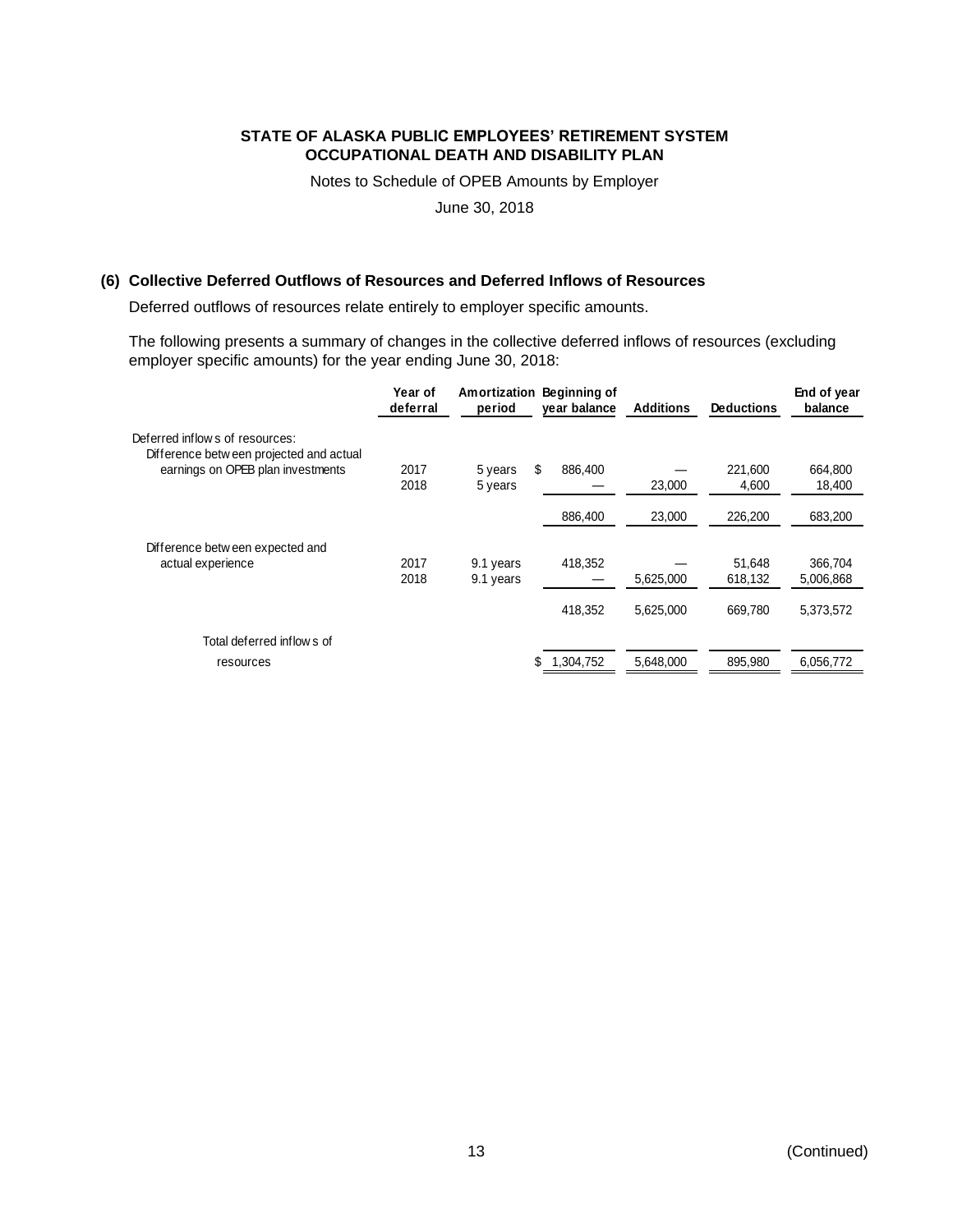Notes to Schedule of OPEB Amounts by Employer

June 30, 2018

Amounts reported as deferred inflows of resources (excluding employer specific amounts) related to OPEB will be recognized in OPEB expense as follows:

| Year ending June 30: |                   |  |
|----------------------|-------------------|--|
| 2019                 | \$<br>(895, 980)  |  |
| 2020                 | (895, 980)        |  |
| 2021                 | (895, 980)        |  |
| 2022                 | (674, 380)        |  |
| 2023                 | (669, 780)        |  |
| Thereafter           | (2,024,672)       |  |
| Total                | \$<br>(6,056,772) |  |

### **(7) Collective OPEB Expense**

The components of the collective OPEB expense (excluding employer specific amounts) for the year ending June 30, 2018 are as follows:

| Service cost                                                             | \$  | 3,565,000     |
|--------------------------------------------------------------------------|-----|---------------|
| Interest on total OPEB liability                                         |     | 1,275,000     |
| Administrative expense                                                   |     |               |
| Expected investment return net of investment expenses                    |     | (2, 211, 000) |
| Recognition (amortization) of deferred outflows/inflows of resources:    |     |               |
| Difference between projected and actual investment earnings on OPEB plan |     |               |
| investments                                                              |     | (226, 200)    |
| Difference between expected and actual experience                        |     | (669, 780)    |
| Total OPEB expense                                                       | \$. | 1,733,020     |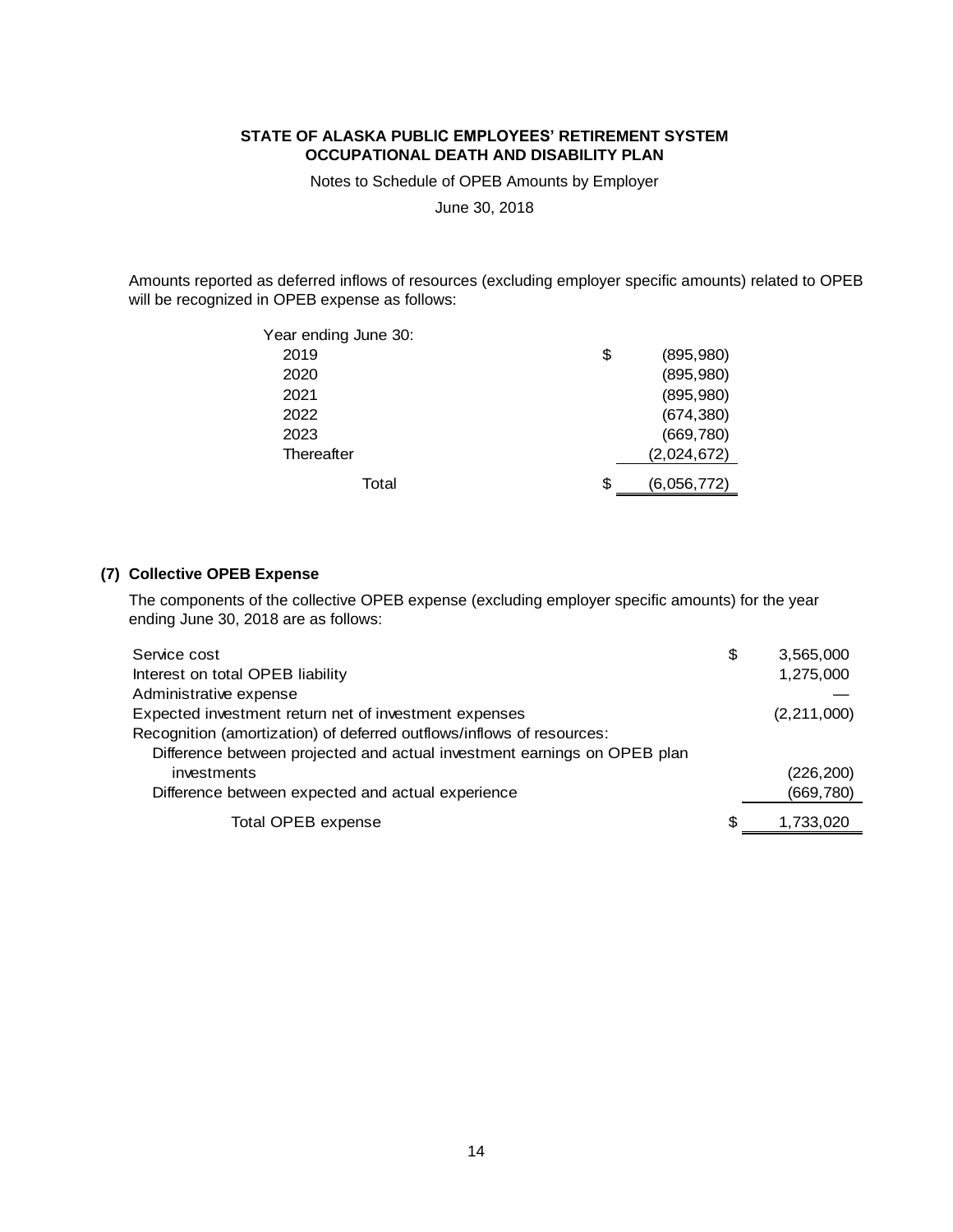Schedule of Employer Contributions

For the year ended June 30, 2018

# (Unaudited)

| <b>Employer</b>                              | <b>Employer</b><br>number | <b>Actual</b><br>contributions |
|----------------------------------------------|---------------------------|--------------------------------|
| State of Alaska                              | 101                       | \$<br>1,102,948                |
| Southwest Region School District             | 102                       | 2,494                          |
| Annette Island School District               | 103                       | 1,965                          |
| <b>Bering Strait School District</b>         | 104                       | 6,555                          |
| <b>Chatham School District</b>               | 105                       | 643                            |
| City of Valdez                               | 107                       | 11,809                         |
| Juneau Borough School District               | 108                       | 12,027                         |
| Matanuska-Susitna Borough                    | 109                       | 23,305                         |
| Matanuska-Susitna Borough School District    | 110                       | 30,494                         |
| Anchorage School District                    | 111                       | 86,100                         |
| <b>Copper River School District</b>          | 112                       | 1,193                          |
| University of Alaska                         | 113                       | 58,084                         |
| City of Kenai                                | 115                       | 12,230                         |
| Fairbanks North Star Borough                 | 116                       | 22,301                         |
| Fairbanks North Star Borough School District | 117                       | 31,321                         |
| Denali Borough School District               | 118                       | 1,856                          |
| City and Borough of Sitka                    | 120                       | 13,377                         |
| <b>Chugach School District</b>               | 121                       | 567                            |
| Ketchikan Gateway Borough                    | 122                       | 4,911                          |
| City of Soldotna                             | 123                       | 5,210                          |
| Iditarod Area School District                | 124                       | 914                            |
| <b>Kuspuk School District</b>                | 125                       | 1,463                          |
| City and Borough of Juneau                   | 126                       | 39,226                         |
| City of Kodiak                               | 128                       | 12,246                         |
| City of Fairbanks                            | 129                       | 12,477                         |
| City of Wasilla                              | 131                       | 9,932                          |
| Sitka Borough School District                | 133                       | 2,937                          |
| City of Palmer                               | 134                       | 5,657                          |
| City and Borough of Wrangell                 | 135                       | 2,472                          |
| City of Bethel                               | 136                       | 8,353                          |
| Valdez City School District                  | 137                       | 2,090                          |
| Hoonah City School District                  | 138                       | 315                            |
| City of Nome                                 | 139                       | 5,344                          |
| City of Kotzebue                             | 140                       | 8,553                          |
| Galena City School District                  | 141                       | 4,227                          |
| City of Petersburg                           | 143                       | 5,480                          |
| <b>Bristol Bay Borough</b>                   | 144                       | 2,862                          |
| North Slope Borough                          | 145                       | 86,723                         |
| <b>Wrangell Public School District</b>       | 146                       | 756                            |
| City of Cordova                              | 148                       | 4,108                          |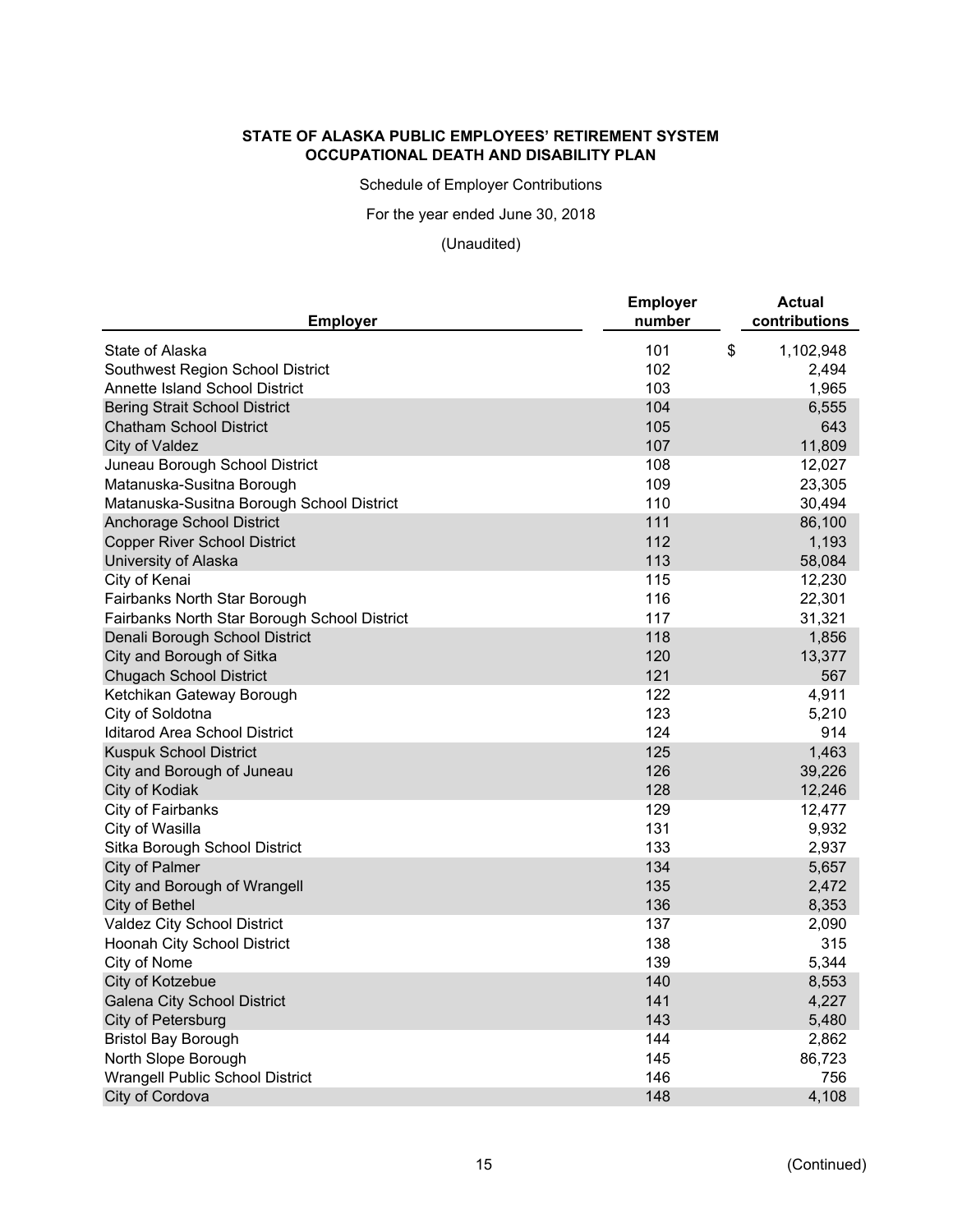Schedule of Employer Contributions

For the year ended June 30, 2018

# (Unaudited)

| <b>Employer</b>                            | <b>Employer</b><br>number | <b>Actual</b><br>contributions |
|--------------------------------------------|---------------------------|--------------------------------|
| Nome City School District                  | 149                       | \$<br>1,381                    |
| City of King Cove                          | 151                       | 1,233                          |
| Alaska Housing Finance Corporation         | 152                       | 12,874                         |
| Lower Yukon School District                | 153                       | 5,983                          |
| Northwest Arctic Borough School District   | 154                       | 7,834                          |
| Southeast Island School District           | 155                       | 1,083                          |
| <b>Pribilof School District</b>            | 156                       | 137                            |
| Lower Kuskokwim School District            | 157                       | 15,130                         |
| Kodiak Island Borough School District      | 158                       | 7,280                          |
| Yukon Flats School District                | 159                       | 1,111                          |
| Yukon / Koyukuk School District            | 160                       | 2,568                          |
| North Slope Borough School District        | 161                       | 13,127                         |
| <b>Cordova Community Medical Center</b>    | 163                       | 1,687                          |
| Lake and Peninsula Borough School District | 164                       | 1,800                          |
| <b>Sitka Community Hospital</b>            | 165                       | 13,299                         |
| <b>Tanana School District</b>              | 166                       | 217                            |
| Southeast Regional Resource Center         | 167                       | 1,495                          |
| <b>Hydaburg City School District</b>       | 168                       | 328                            |
| North Pacific Fishery Mgmt Council         | 170                       | 962                            |
| <b>City of Barrow</b>                      | 171                       | 1,664                          |
| City of Saint Paul                         | 172                       | 1,816                          |
| Municipality of Anchorage                  | 173                       | 242,773                        |
| Kodiak Island Borough                      | 174                       | 3,283                          |
| Nome Joint Utility System                  | 175                       | 253                            |
| City of Sand Point                         | 176                       | 1,816                          |
| Ketchikan Gateway Borough School District  | 177                       | 7,584                          |
| City of Dillingham                         | 178                       | 4,475                          |
| City of Unalaska                           | 179                       | 15,684                         |
| Kenai Peninsula Borough                    | 180                       | 25,599                         |
| City of Ketchikan                          | 181                       | 10,035                         |
| City of Seward                             | 182                       | 5,427                          |
| City of Fort Yukon                         | 183                       | 867                            |
| <b>Bristol Bay Borough School District</b> | 184                       | 476                            |
| Cordova City School District               | 185                       | 858                            |
| City of Craig                              | 186                       | 2,406                          |
| Petersburg Medical Center                  | 187                       | 7,350                          |
| Haines Borough                             | 189                       | 3,991                          |
| Kenai Peninsula Borough School District    | 190                       | 17,501                         |
| City of North Pole                         | 191                       | 5,551                          |
| City of Galena                             | 192                       | 760                            |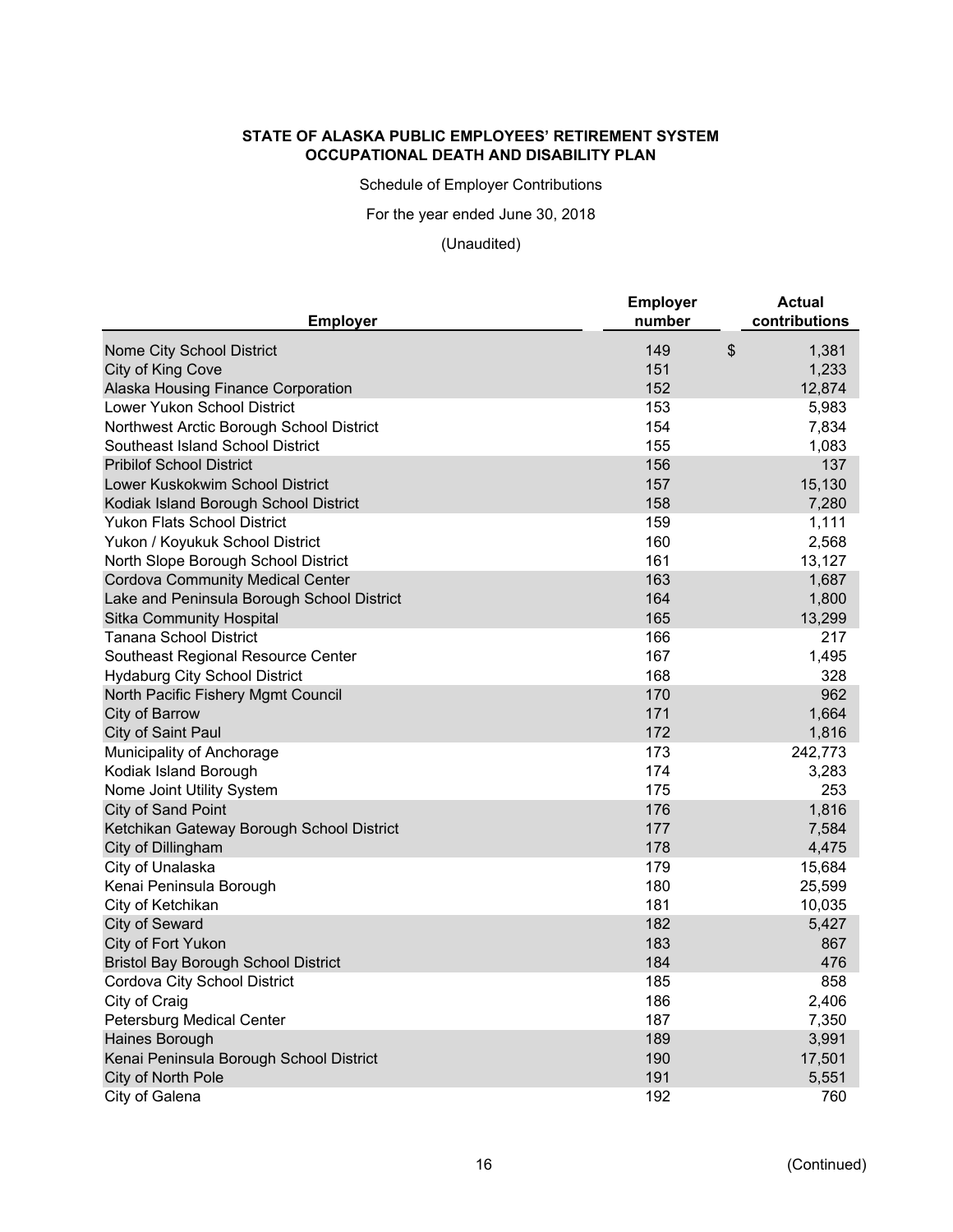Schedule of Employer Contributions

For the year ended June 30, 2018

(Unaudited)

| <b>Employer</b>                         | <b>Employer</b><br>number | <b>Actual</b><br>contributions |
|-----------------------------------------|---------------------------|--------------------------------|
| City of Nenana                          | 193                       | \$<br>374                      |
| <b>Yupiit School District</b>           | 195                       | 1,234                          |
| Nenana City School District             | 196                       | 1,986                          |
| City of Saxman                          | 198                       | 89                             |
| City of Hoonah                          | 199                       | 7,119                          |
| City of Pelican                         | 200                       | 113                            |
| City of Whittier                        | 202                       | 1,606                          |
| Anchorage Community Develop Authority   | 203                       | 2,383                          |
| <b>Craig City School District</b>       | 204                       | 1,173                          |
| Dillingham City School District         | 205                       | 1,342                          |
| City of Thorne Bay                      | 206                       | 569                            |
| City of Akutan                          | 208                       | 885                            |
| Unalaska City School District           | 209                       | 835                            |
| Kashunamiut School District             | 211                       | 1,185                          |
| City of Homer                           | 215                       | 7,583                          |
| <b>Special Education Service Agency</b> | 218                       | 291                            |
| <b>Bartlett Regional Hospital</b>       | 219                       | 38,331                         |
| Northwest Arctic Borough                | 220                       | 2,555                          |
| Saint Mary's School District            | 221                       | 587                            |
| <b>Bristol Bay RHA</b>                  | 223                       | 1,090                          |
| <b>Copper River Basin RHA</b>           | 224                       | 533                            |
| <b>Skagway City School District</b>     | 225                       | 253                            |
| City of Klawock                         | 227                       | 919                            |
| Petersburg City School District         | 228                       | 1,176                          |
| <b>Aleutians East Borough</b>           | 230                       | 598                            |
| City of Huslia                          | 235                       | 201                            |
| City of Kaltag                          | 237                       | 31                             |
| Haines Borough School District          | 240                       | 677                            |
| City of Atka                            | 243                       | 81                             |
| Aleutians East Borough School District  | 244                       | 773                            |
| Delta/Greely School District            | 246                       | 1,177                          |
| Lake and Peninsula Borough              | 247                       | 378                            |
| City and Borough of Yakutat             | 248                       | 926                            |
| <b>City of Unalakleet</b>               | 249                       | 862                            |
| <b>Klawock City School District</b>     | 251                       | 423                            |
| Alaska Gateway School District          | 255                       | 2,508                          |